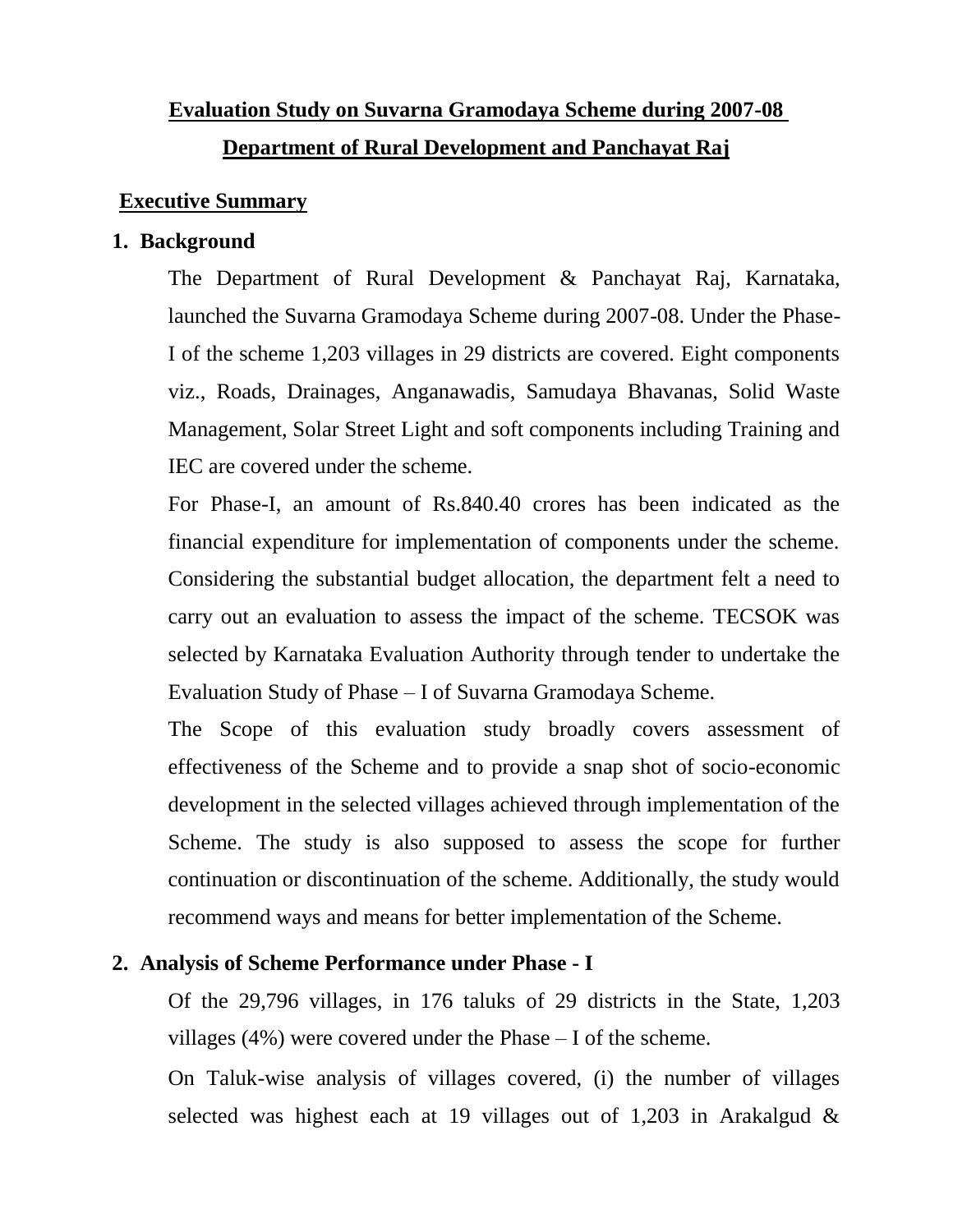Chikkodi Taluks, (ii) the number of villages selected was lowest each at 2 villages out of 1,203 in Gudibande, N R Pura & Sringeri Taluks.

On District-wise analysis of villages covered, (i) the ratio of number of villages selected to total villages covered under Phase – I was highest at 8.48% (102 villages out of 1,203) in Hassan District, (ii) the ratio of number of villages selected to total villages covered under Phase – I was lowest at 1.08% (13 out of 1,203) in Dharwad District.

On comparison of ratio of (i) villages selected to the total villages in a particular district was highest at 10.04% (26 out of 259 villages) in Udupi District, (ii) villages selected to the total villages in a particular district was lowest at 1.73% (11 out of 635 villages) in Koppal District.

On comparison of selection of villages based on categorization of taluks as per Dr. D M Nanjundappa Committee Report:

- (i) Ratio of villages selected to the total villages covered under Phase I was highest at 34% (405 out of 1,203 villages) in Relatively Forward Taluks.
- (ii) Ratio of villages selected to the total villages covered under Phase I was lowest at 20% (244 out of 1,203 villages) in Backward Taluks.

The infrastructure components implemented are (i) 2,826 kms. of roads (ii) 2,449 kms of drainages (iii) 1,207 Samudaya Bhavanas (iv) 1,217 Anganawadis (v) 3,223 Solar Street Lights (vi) 442 Solid Waste Management.

In addition to the infrastructure, soft components viz., Training and IEC were also covered. Under Training component, 37,252 beneficiaries have been trained in different trades, enable them to get employment or venture in to self-employment activities. Under IEC programme, over 4,600 Awareness Programmes organized to bring awareness among the village community about the schemes and programmes of State & Central Governments.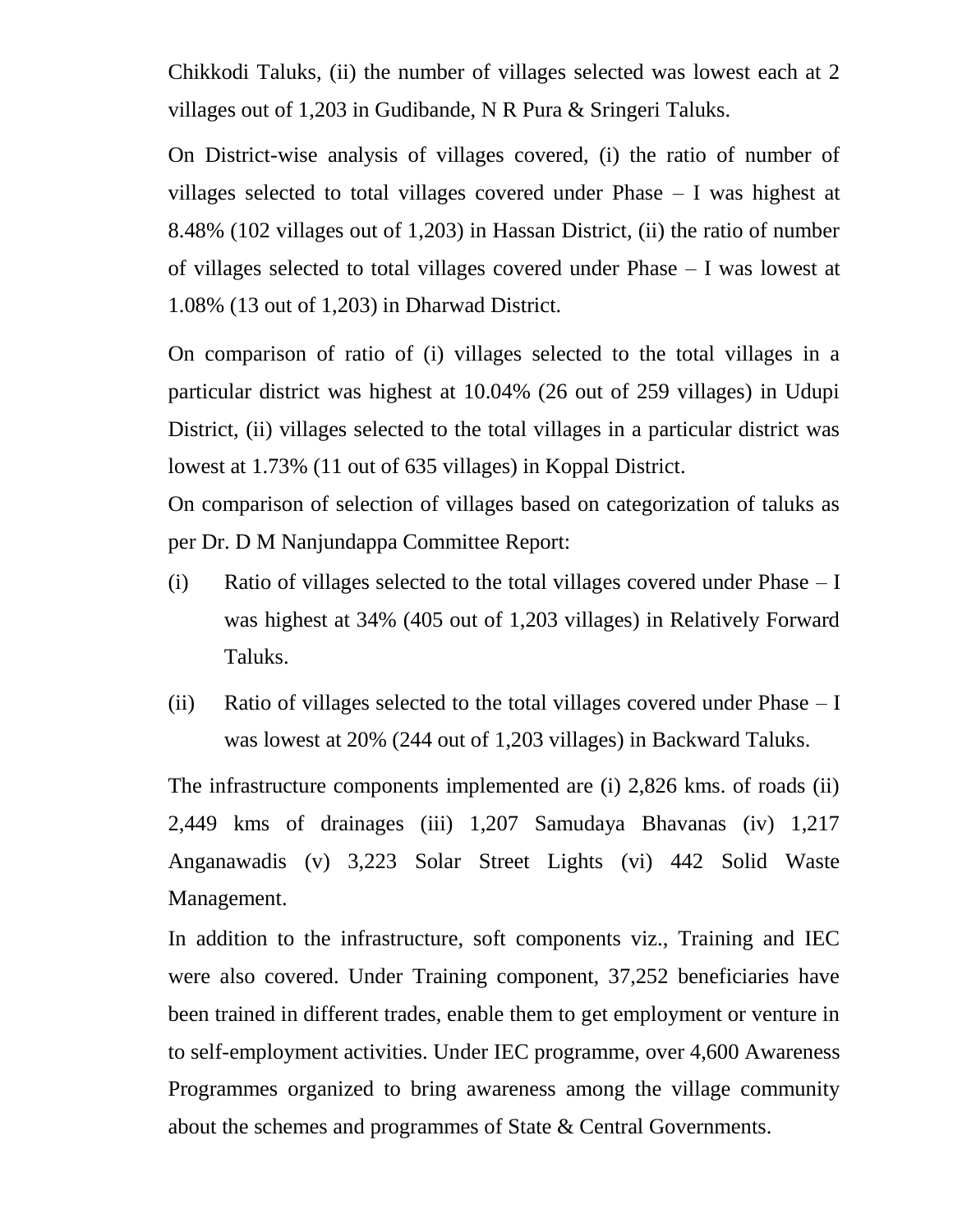On analysis of physical & financial progress of the components taken up over 80% of the total financial allocation was spent alone on Roads & Drainages as against 60% (Maximum) specified in the scheme.

There were similar variations in other components too. In respect of (i) Samudaya Bhavana - the expenditure made was 10% against maximum of 15%, (ii) Anganawadi - the expenditure made was 4% against maximum of 10%, (iii) Training, IEC & Solar Street Light - the expenditure made was 3.64% against maximum of 8%, (iv) Solid Waste Management - the expenditure made was 0.70% against maximum of 7% as per the scheme. Even though, there are variations in fund utilization, however the entire amount allocated has been spent under various prescribed components.

On analysis of data provided on Road works, it is observed that

- 1. Out of 1,203 villages, only 1,184 villages were implemented with the roads of 2,820 km. The Scheme average of road implemented is 2.36 km / village (2,820 km in 1,184 villages).
- 2. Village-wise implementation, the Highest length of Road i.e., 21 km in Padeuvannuru village in Puttur Taluk and the Lowest was at 0.10 km in Gaddlegoan village in Basavakalyan Taluk.
- 3. Taluk-wise implementation, the Highest length of Road i.e., 57.42 km in Puttur Taluk and the Lowest was at 2.49 km in Nargund Taluk.
- 4. District-wise implementation, the Highest length of Road i.e., 231.68 km in Belgaum District and the Lowest was at 39 km in Gadag District.
- 5. Based on categorization of taluks, average road laid was 2.48 km / village was highest in Relatively Forward Taluks and 2.20 km was lowest in Backward Taluks as against the scheme average of 2.36 km / village. The average amount spent for roads / village was highest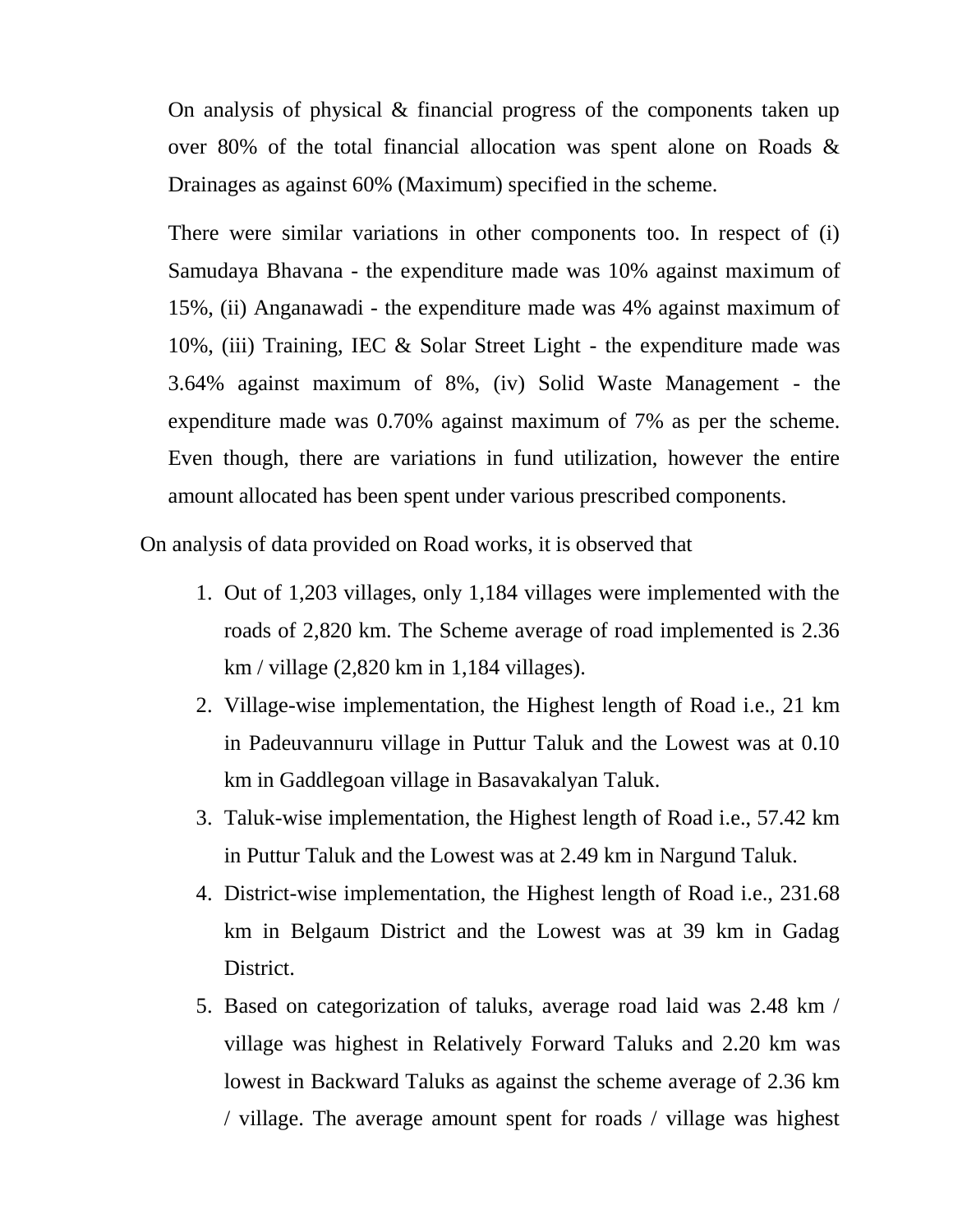with Rs.44.41 lakhs in Most Backward Taluks and least at Rs.37.17 lakhs in Forward Taluks as against the Scheme average of Rs.39.77 lakhs / village.

6. The amount spent was Rs.47,288 lakhs for covering a total length of 2,826 km road and the Scheme average expenditure is Rs.16.73 lakhs / km. The average amount spent for roads on km basis was highest with Rs.19.36 lakhs / km in Most Backward Taluks and was lowest at Rs.14.82 lakhs / km in Relatively Forward Taluks as against the Scheme average of Rs.16.73 lakhs / km.

On analysis of data provided on Drainage system, it is observed that

- 1. Out of 1,203 villages, only 1,142 villages were implemented with the drainage of 2,449.40 km. The Scheme average of drainage implemented is 2.14 km / village (2,449.40 km in 1,142 villages).
- 2. Village-wise analysis, the Highest length of Drainage i.e., 22.16 km was implemented in Tilavalli village in Hanagal Taluk and the Lowest was at 0.05 km in Shindoli village in Humnabad Taluk.
- 3. Taluk-wise analysis, the Highest length of Drainage i.e., 51.03 km in Hangal Taluk and the Lowest was at 0.31 km in Bidar Taluk.
- 4. District-wise analysis, the Highest length of Drainage i.e., 251 km in Belgaum District and the Lowest was at 25 km each in Bidar, Kodagu, Udupi & Dakshina Kannada Districts.
- 5. Based on categorization of taluks, average drainage implemented was at 2.55 km / village was highest in More Backward Taluks and 1.85 km was lowest both in Most Backward & Relatively Forward Taluks as against the Scheme average of 2.14 km / village. The average amount spent for drainage / village was highest with Rs.22.17 lakhs in More Backward Taluks and least at Rs.16.08 lakhs in Backward Taluks as against the Scheme average of Rs.18.91 lakhs / village.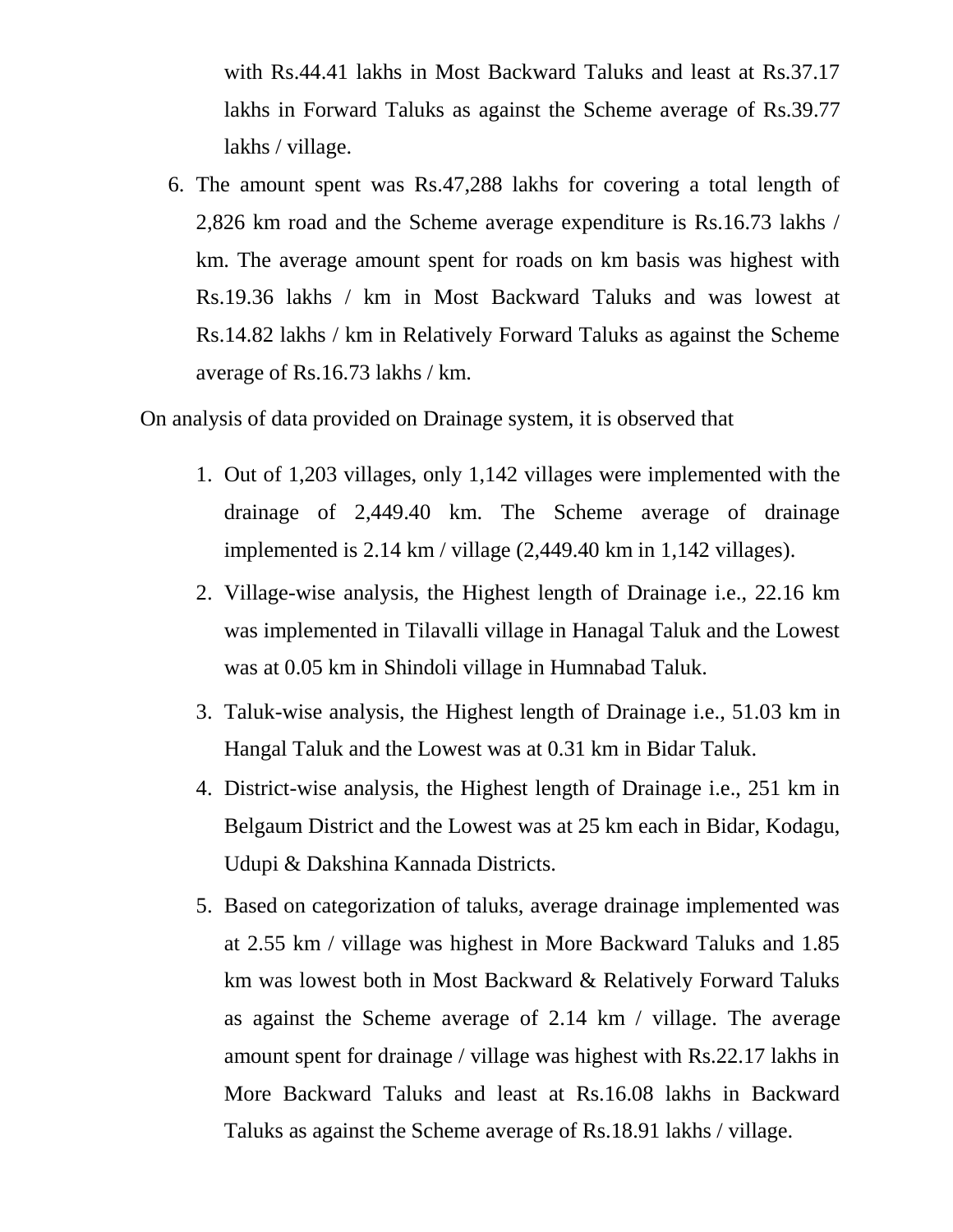6. The amount spent was Rs.20,931 lakhs for covering a total length of 2,449 km drainage and the average expenditure is Rs.8.55 lakhs / km. The average amount spent was highest with Rs.11.07 lakhs / km in Most Backward Taluks and was lowest at Rs.5.87 lakhs / km in Backward Taluks as against the Scheme average of Rs.8.55 lakhs / km.

On analysis of data provided on Samudaya Bhavans, it is observed that

- 1. Out of 1,203 villages, only 910 villages were implemented with this component and 1,207 Samudaya Bhavanas are constructed at the Scheme average of 1.33 No. / village (1,207 Nos in 910 villages).
- 2. On village / taluk / district-wise implementation, maximum number of Samudaya Bhavanas implemented are 8 in Navalgi village (Jamkhandi Taluk), 46 in H. B. Halli Taluk and 118 in Belgaum District respectively.
- 3. Based on categorization of taluks, average numbers implemented was at 1.55 / village which was highest in More Backward Taluks and 1.20 / village was lowest in Backward Taluks when compared to the Scheme average of 1.33 / village.
- 4. The average amount spent / village for this component was highest with Rs.10.21 lakhs in Most Backward Taluks and lowest at Rs.8.05 lakhs in Backward Taluks as against the Scheme average of Rs.9.56 lakhs / village.

On analysis of data provided on Anganawadi Building, it is observed that

1. Out of 1,203 villages, only 754 villages were implemented with this component and 1,217 Anganawadi Buildings / projects are constructed at the Scheme average of 1.61 No. / village (1,217 Nos in 754 villages).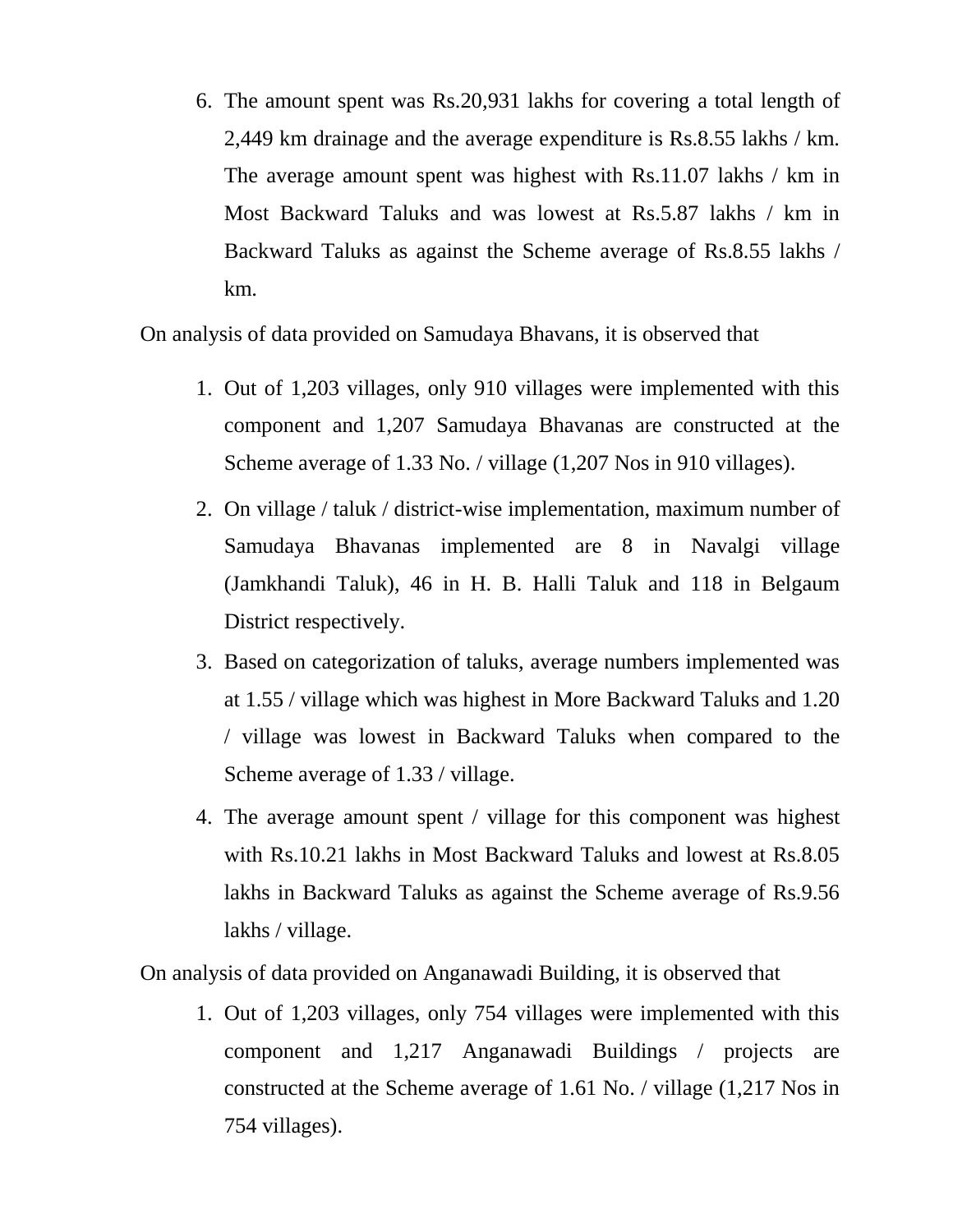- 2. On village / taluk / district-wise implementation, maximum number of Anganawadi Buildings / projects implemented are 11 in Kolethige village (Puttur Taluk), 39 in Bantawad Taluk and 135 in Dakshina Kannada respectively.
- 3. Based on categorization of taluks, average numbers implemented was at 1.89 / village which was highest in Relatively Forward Taluks and 1.37 / village was lowest in Backward Taluks when compared to the Scheme average of 1.61 / village.
- 4. The average amount spent / village for this component was highest with Rs.5.47 lakhs in More Backward Taluks and lowest at Rs.4.49 lakhs in Relatively Forward Taluks as against the Scheme average of Rs.4.93 lakhs / village.

On analysis of data provided on Training, it is observed that

- 1. Out of 1,203 villages, only 725 villages in 21 districts, a total of 37,252 beneficiaries were imparted training in different trades at the Scheme average of 51 trainees / village (37,252 Nos in 725 villages). On district-wise implementation, maximum number of trainees covered are 8,970 (24% of total trainees) in Mandya District and minimum number covered were 15 (0.04% of total trainees) in Shimoga District.
- 2. Based on categorization of taluks, average number of trainees / village are 68 which was highest in Most Backward Taluks and 36 was lowest in Relatively Forward Taluks when compared to the Scheme average of 51 trainees / village.
- 3. The average amount spent / village for this component was highest with Rs.3.75 lakhs in Backward Taluks and lowest at Rs.2.62 lakhs in Most Backward Taluks as against the Scheme average of Rs.3.16 lakhs / village.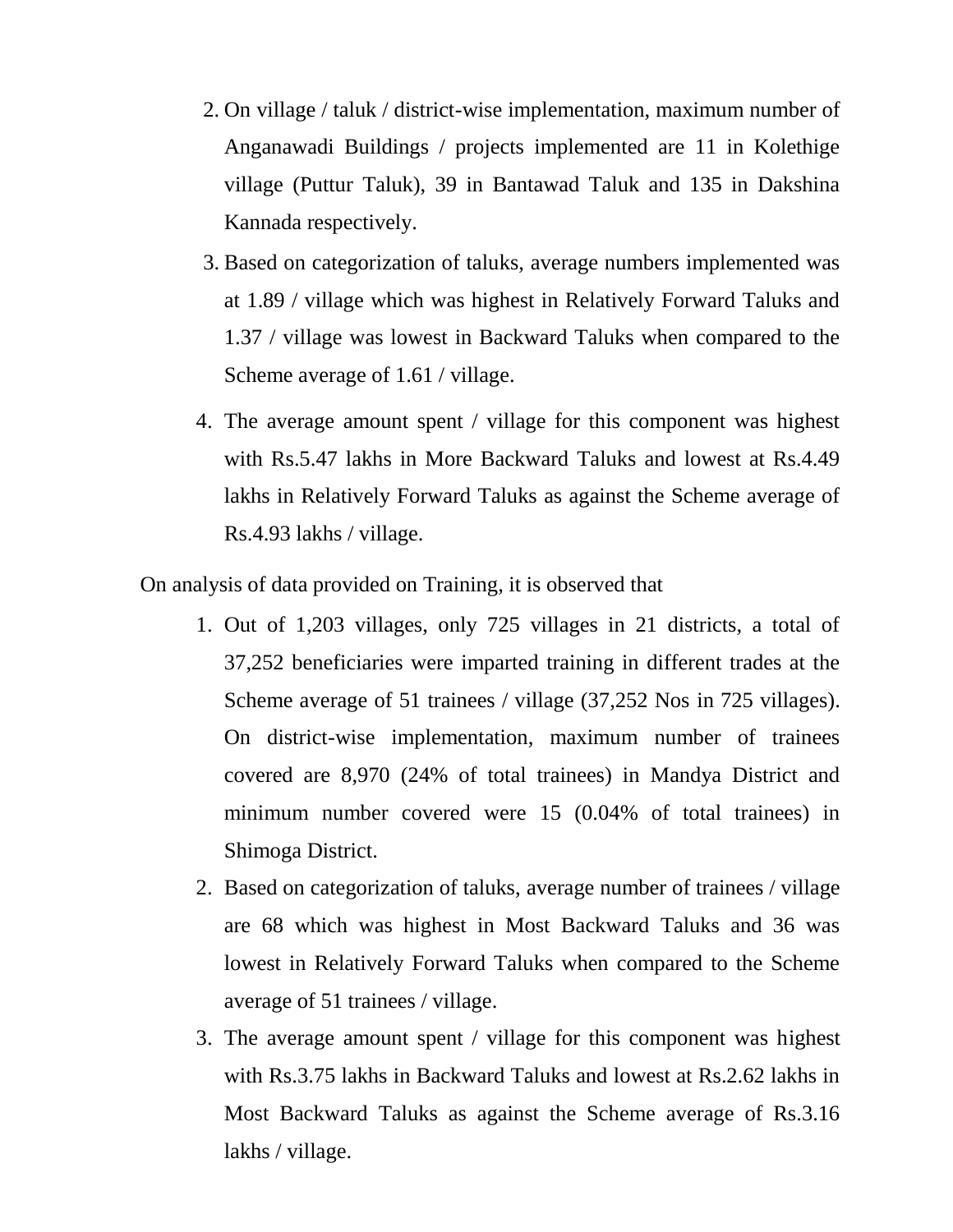On analysis of data provided on IEC, it is observed that

- 1. Out of 1,203 villages, only 330 villages in 10 districts, a total of 4,622 programmes were implemented at the Scheme average of 14 programmes / village (4,622 Nos in 330 villages).
- 2. On district-wise implementation, maximum number of IEC programmes organised are 3,750 (81% of total programmes) in Chikkaballapura District and minimum were 12 (0.26% of total programmes) in Haveri District.
- 3. Based on categorization of taluks, average programme / village is 39.22 which was highest in Relatively Forward Taluks and 1.54 was lowest in Most Backward Taluks when compared to the Scheme average of 14 programmes / village.
- 4. The average amount spent / village for this component was highest with Rs.1.05 lakhs in Relatively Forward Taluks and lowest at Rs.0.69 lakhs in Backward Taluks as against the Scheme average of Rs.0.89 lakhs / village.

On analysis of data provided on Solar Street Lights, it is observed that

- 1. Out of 1,203 villages, 383 villages in 15 districts are implemented with this component. A total number of installations made is 3,223 in 383 villages at the Scheme average of 8 installations / village.
- 2. On district-wise implementation, maximum number of Solar Street Lights installed are 1,602 (50% of total installations) in Dakshina Kannada District and minimum were 17 (less than 1% of total installation) in Haveri District.
- 3. Based on categorization of taluks, average number of installation / village is 15 which was highest in Relatively Forward Taluks and 3 was lowest in More Backward Taluks when compared to the Scheme average of 8 installations / village.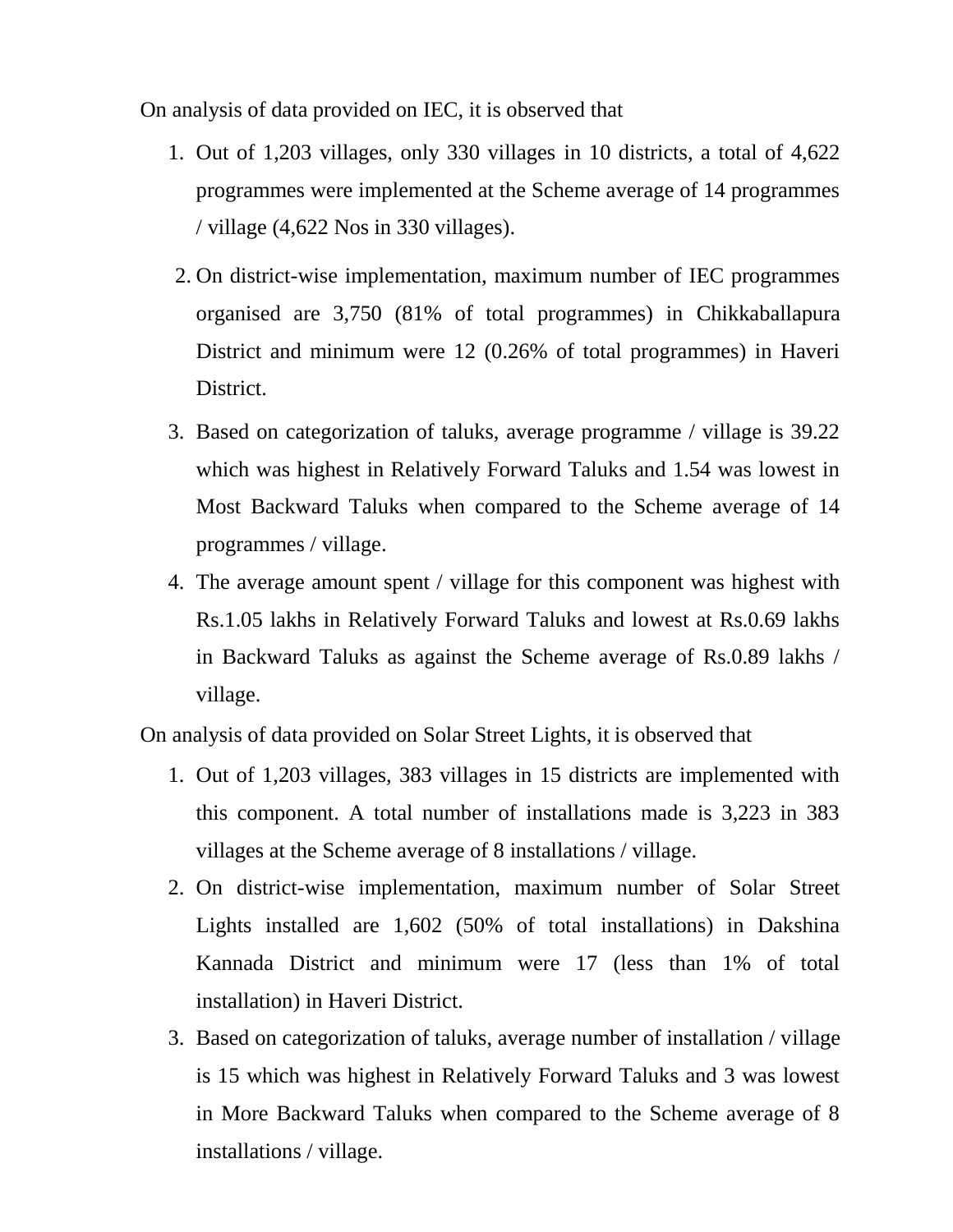4. The average amount spent / village for this component was highest with Rs.1.70 lakhs in Most Backward Taluks and lowest at Rs.0.87 lakhs in More Backward Taluks as against the Scheme average of Rs.1.17 lakhs / village.

On analysis of data provided on Solid Waste Management, it is observed that

- 1. Out of 1,203 villages, only 131 villages (in 7 districts) covered and a total number of projects implemented are 442 at the Scheme average of 3.38 projects / village (442 Nos in 131 villages).
- 2. On district-wise comparison, maximum number of projects are 357 (81% of total projects) in Uttara Kannada District and minimum were 2 (less than 1% of total projects) in Koppal District.
- 3. Based on categorization of taluks, average number of projects / village is 7.8 which was highest in Backward Taluks and 1.09 was lowest in Most Backward Taluks when compared to the Scheme average of 3.38 projects / village.
- 4. The average amount spent / village for this component was highest with Rs.6.46 lakhs in Most Backward Taluks and lowest at Rs.1.75 lakhs in More Backward Taluks as against the Scheme average of Rs.2.13 lakhs / village.

 Of the total expenditure of Rs.840.40 crores, 28% is incurred for villages coming under Most Backward Taluks. Similarly, 22%, 19% & 31% of the total funds were incurred for villages in More Backward, Backward & Relatively Forward Taluks respectively.

2. Analysis of Scheme Performance in Sample Villages

As part of the Study, a sample of 116 villages was selected for analysis of data and also field investigations. In these 116 villages, 580 beneficiaries (5 number / village) were contacted to seek opinions and views on various components implemented under the scheme. While selection of villages, due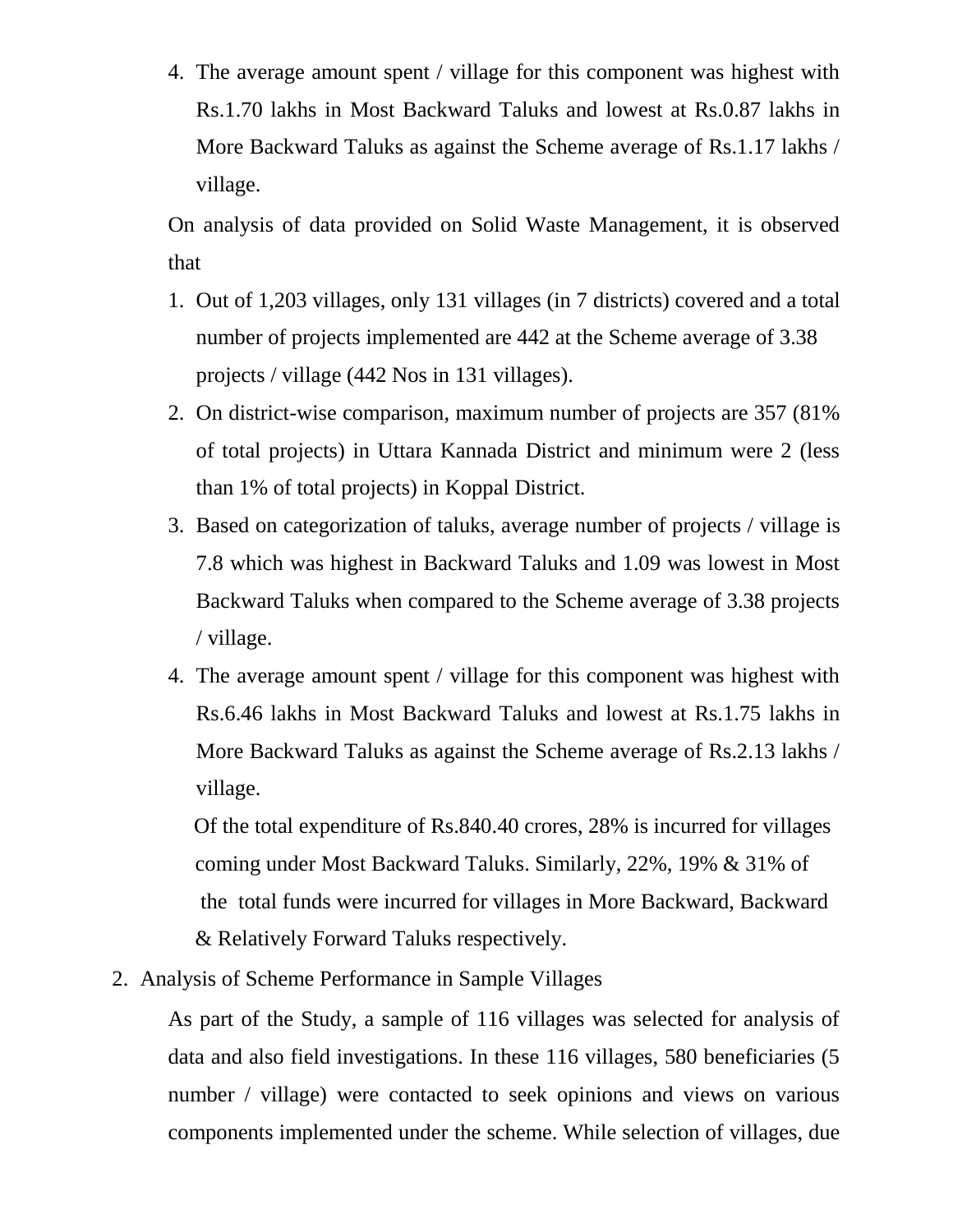care has been taken to have proper representation from villages coming under the four categories of taluks viz., Most Backward, More Backward, Backward and Relatively Forward Taluks as per the Dr. D M Nanjundappa Committee Report.

On analysis of data on 116 sample villages, it was observed that, the extent of different infrastructure implemented is (i) 340.83 kms. of roads (ii) 290.37 kms of drainages (iii) 121 Samudaya Bhavanas (iv) 122 Anganawadis (v) 388 Solar Street Lights (vi) 13 Solid Waste Management projects.

In addition to the infrastructure, soft components viz., Training and IEC were also analysed. Under Training component, 5,779 beneficiaries have been trained in different trades. Under IEC programme, over 1,524 Awareness Programmes organized in sample villages.

On analysis of data provided on Road works, it is observed that

- 1. Out of 116 sample villages, only 111 villages were implemented with the roads of 340.83 km length. The sample average of road implemented is 3.13 km / village (340.83 km in 111 villages) compared to scheme average of 2.36 km / village.
- 2. Based on categorization of taluks, average road laid was 5 km / village was highest in Backward Taluks and 2.31 km was lowest in Most Backward Taluks as against the sample average of 3.13 km / village and the scheme average of 2.36 km / village.
- 3. The average amount spent for roads / village was highest with Rs.83.80 lakhs in Backward Taluks and least at Rs.45.93 lakhs in Relatively Forward Taluks as against the sample average of Rs.53.59 lakhs / village and the scheme average of Rs.39.77 lakhs / village.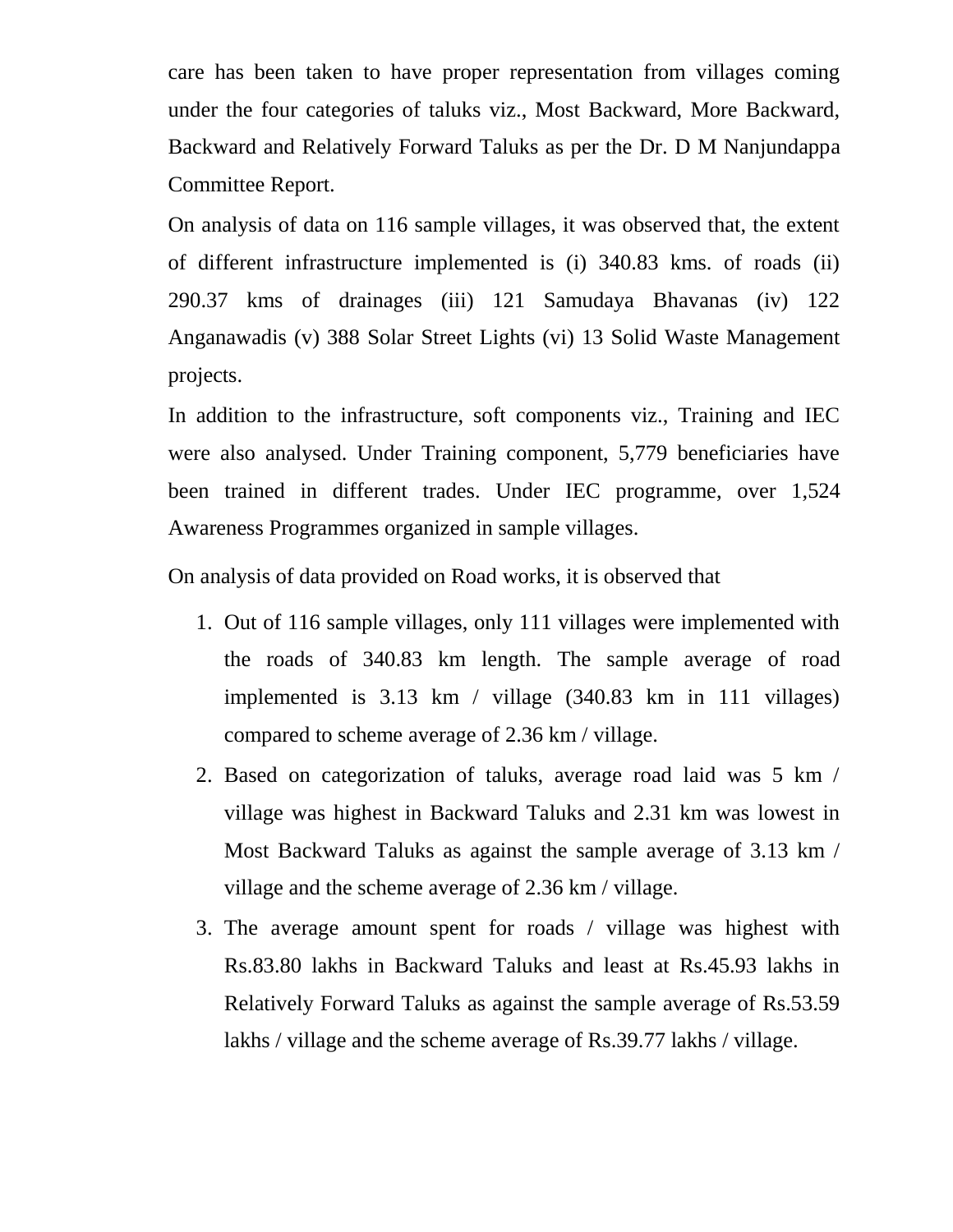On analysis of data provided on Drainage system, it is observed that

1. Out of 116 sample villages, only 104 villages were implemented with the drainage of 290.37 km length. The sample average of drainage implemented is 2.79 km / village (290.37 km in 104 villages) compared to scheme average of 2.14 km / village.

2. Based on categorization of taluks, average length of drainage was 3.80 km / village was highest in Backward Taluks and 2.16 km was lowest in Most Backward Taluks as against the sample average of 2.79 km / village and the scheme average of 2.14 km / village.

3. The average amount spent for drainage / village was highest with Rs.24.47 lakhs in Relatively Forward Taluks and least at Rs.18.95 lakhs in Backward Taluks as against the sample average of Rs.18.91 lakhs / village and the scheme average of Rs.16.73 lakhs / village.

On analysis of data provided on Samudaya Bhavanas, it is observed that

1. Out of 116 sample villages, only 93 villages were implemented with this component and 121 Samudaya Bhavanas are constructed at the sample average of 1.30 numbers / village against scheme average of 1.33 No. / Village.

2. Based on categorization of taluks, average numbers implemented was at 1.72 / village which was highest in More Backward Taluks and 1.20 / village was lowest each in Backward & Relatively Forward Taluks when compared to the sample average of 1.30 / village and scheme average of 1.33 / village.

3. The average amount spent / village for this component was highest with Rs.11.23 lakhs in More Backward Taluks and lowest at Rs.6.00 lakhs in Backward Taluks as against the both sample & scheme average of Rs.9.56 lakhs / village.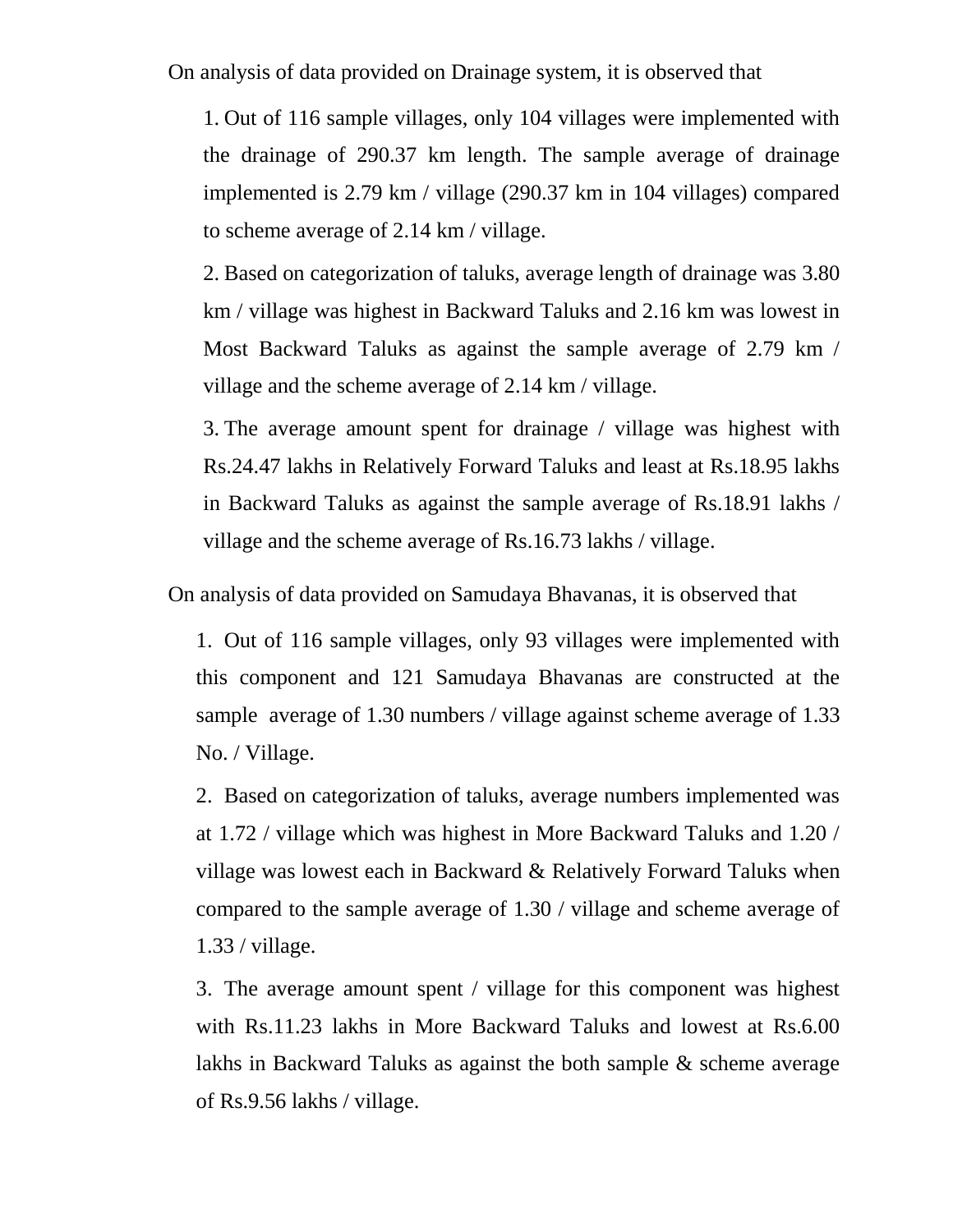On analysis of data provided on Anganawadi Building, it is observed that

- 1. Out of 116 sample villages, only 65 villages were implemented with this component and 122 Anganawadi Buildings are constructed at the sample average of 1.88 number / village against scheme average of 1.61 No. / village.
- 2. Based on categorization of taluks, average numbers implemented was at 2.04 / village which was highest in Relatively Forward Taluks and 1.64 / village was lowest in Most Backward Taluks when compared to the sample average of 1.88 / village and scheme average of 1.61 / village.
- 3. The average amount spent / village for this component was highest with Rs.4.26 lakhs in Backward Taluks and lowest at Rs.2.35 lakhs in Relatively Forward Taluks as against the sample average of Rs.3.30 lakhs / village and scheme average of Rs.3.16 lakhs / village.

On analysis of data provided on Training, it is observed that

1. Out of 116 villages, only 68 villages in 21 districts, a total of 5,779 beneficiaries were imparted training at the sample average of 85 trainees / village (5,779 Nos in 68 villages) against scheme average of 51 trainees / village (37,252 Nos in 725 villages).

2. Based on categorization of taluks, average number of trainees / village are 118 which was highest in Most Backward Taluks and 42 was lowest in Backward Taluks when compared to the sample average of 85 trainees / village and scheme average of 51 trainees / village.

3. The average amount spent / village for this component was highest with Rs.4.26 lakhs in Backward Taluks and lowest at Rs.2.35 lakhs in Relatively Forward Taluks as against the sample average of Rs.3.30 lakhs / village and scheme average of Rs.3.16 lakhs / village.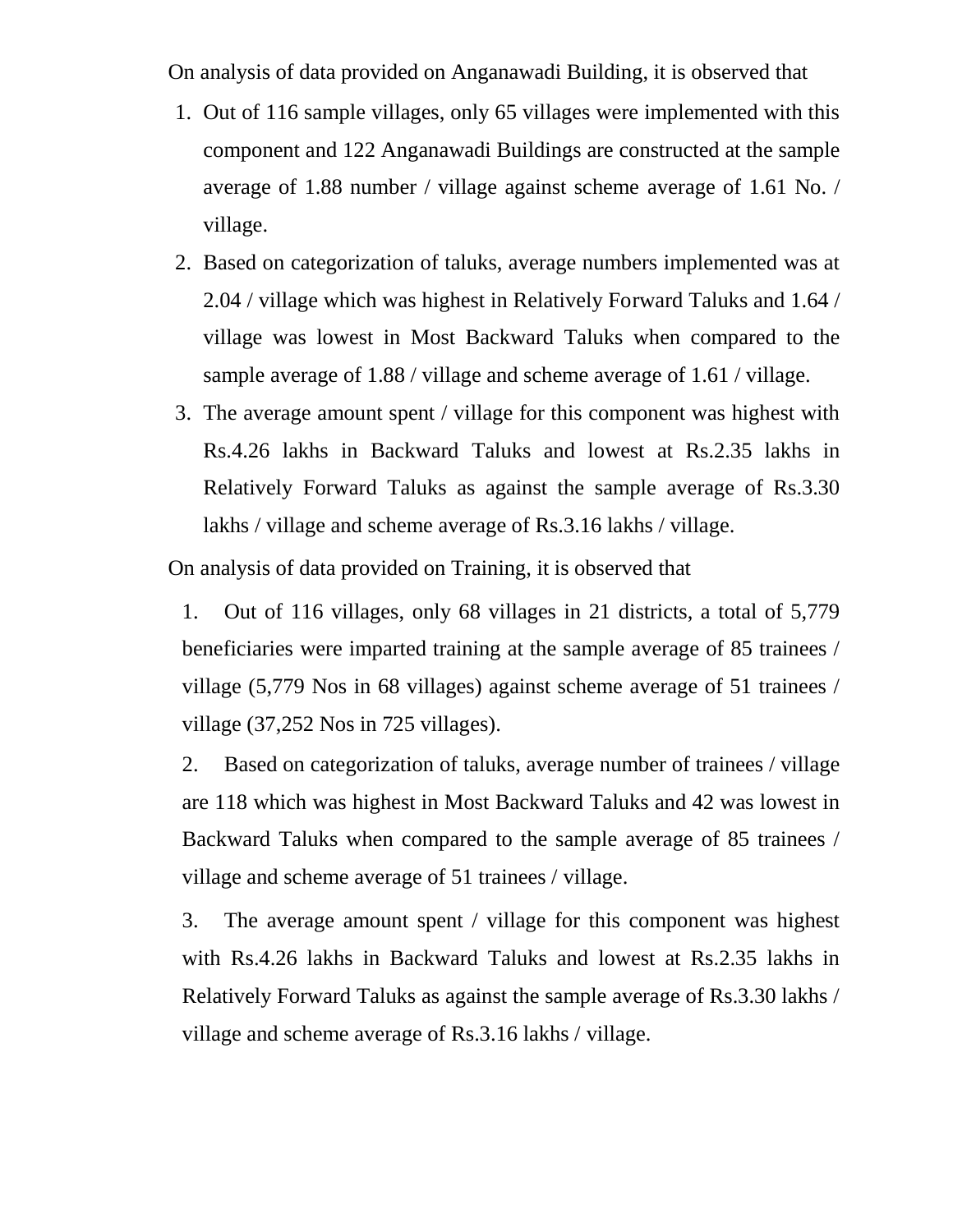On analysis of data provided on IEC, it is observed that

- 1. Out of 116 villages, only 18 villages in 10 districts, a total of 1,524 programmes were implemented at the sample average of 84.67 programmes / village as against scheme average of 14 programmes / village (4,622 Nos in 330 villages).
- 2. Based on categorization of taluks, average programme / village is Rs.0.83 lakhs / village which was highest in Most Backward Taluks and Rs.0.77 lakhs / village was lowest in Backward Taluks when compared to the sample average of Rs.0.81 lakhs / village and scheme average of Rs.0.89 lakhs / village.

On analysis of data provided on Solar Street Lights, it is observed that

- 1. Out of 116 sample villages, 38 villages in 15 districts are implemented with this component. A total number of installations made is 386 in 38 villages at the sample average of 10 installations / village and scheme average of 8 installations / village.
- 2. Based on categorization of taluks, average number of installation / village is 13 which was highest in Relatively Forward Taluks and 5 was lowest in Backward Taluks when compared to the sample average of 10 installations / village and scheme average of 8 installations / village.
- 3. The average amount spent / village for this component was highest with Rs.2.40 lakhs in Relatively Forward Taluks and lowest at Rs.1.31 lakhs in More Backward Taluks as against the sample average is Rs.1.94 lakhs / village and scheme average of Rs.1.17 lakhs / village.

On analysis of data provided on Solid Waste Management, it is observed that

1. Out of 116 sample villages, only 38 villages (in 7 districts) covered and a total number of projects implemented are 13 at the sample average of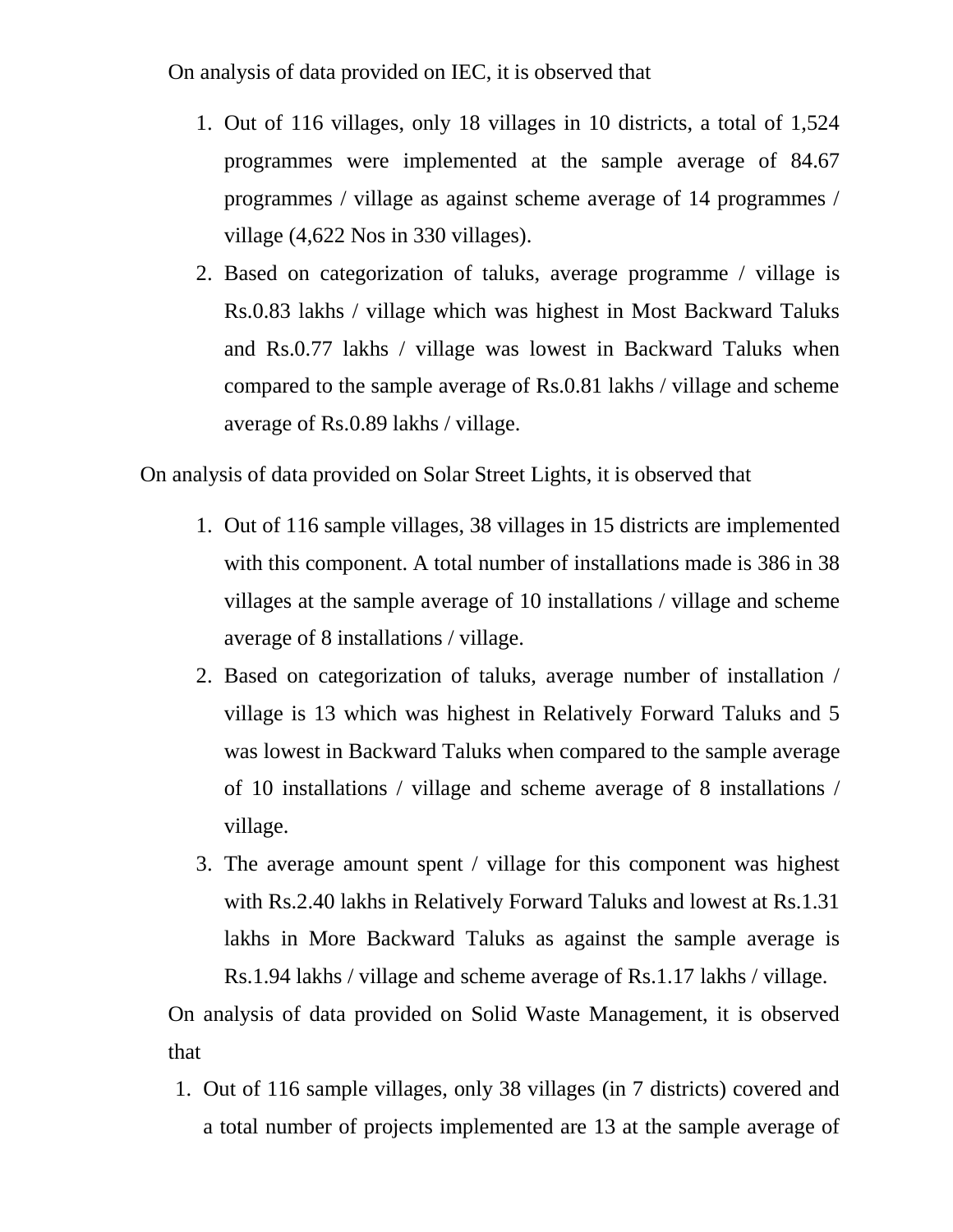0.34 projects / village and scheme average of 3.38 projects / village (442 Nos in 131 villages).

- 2. Based on categorization of taluks, average number of projects / village is 0.58 which was highest in Relatively Forward Taluks and 0.15 was lowest in Most Backward Taluks when compared to the sample average of 0.34 projects / village and scheme average of 3.38 projects / village.
- 3. The average amount spent / village for this component was highest with Rs.2.70 lakhs in Most Backward Taluks and lowest at Rs.0.81 lakhs in Backward Taluks as against the sample average of Rs.1.92 lakhs / village and scheme average of Rs.2.13 lakhs / village.

# **3. Opinion of Respondents**

## **a) Roads:**

Of the total respondents, 81% of them expressed that prior to implementation of the scheme, roads were very narrow and it was very difficult for movement. Due to improvement in roads, there is increase in vehicular movement (taxis, auto rickshaws, etc.,). Further, they also expressed that there is visibility of cleanliness and an urban look in some villages.

Further, 65% opined that, implementation of roads & drainages enabled smooth vehicular movement for both men and materials within the villages.

They also opined that, improved roads indirectly influenced them to repair / renovate their houses which resulted in land rates increase because of the establishment of few economic activities adjoining the developed roads.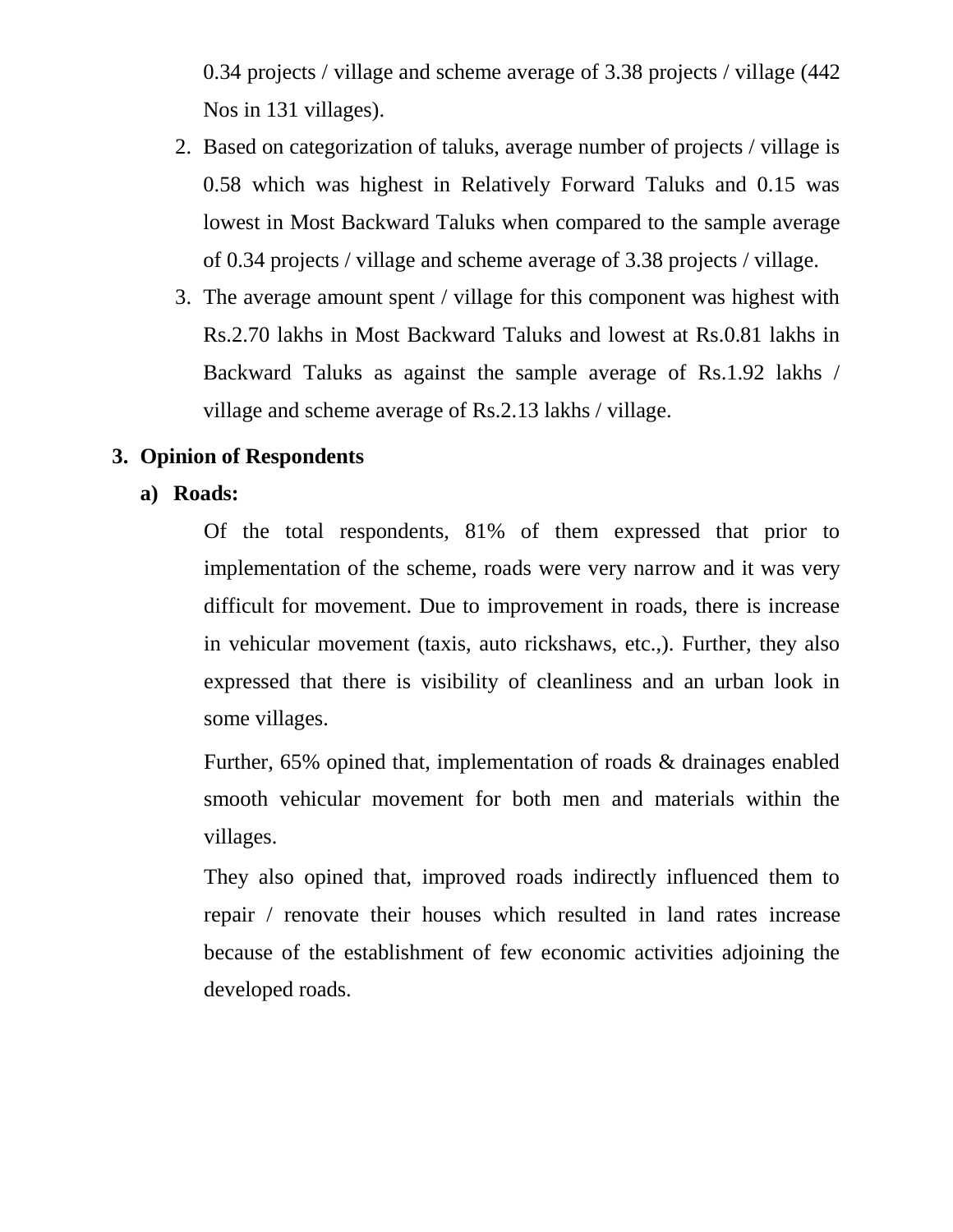## **b) Drains:**

Of the total respondents 61% expressed that, prior to implementation of drainages most of the villages were facing water logging problems, which further aggravated in formation of pot holes causing difficulties for movement of men and materials.

They also expressed that, water logging was the main reason for increased mosquito menace which was creating health hazards in the villages. Upon implementation of drainages facilitated free flow of rain water and used water from households, avoiding water logging in the villages and there has been improved health conditions.

## **c) Samudaya Bhavana:**

Of the total respondents 45% expressed that Samudaya Bhavanas are being used for organizing Grama Panchayat meetings, Self Help Group (SHG), Non-Governmental Organisation (NGO) meeting, Training Programmes, Adult Education, Health Camps, celebration of State & National festivals, etc.

Of the total respondents, 78% expressed that, they are located away from the village limits and cause a lot of inconvenience and difficulties to reach by them.

In 35% of the sample villages, it was observed that due to nonavailability of government lands at the centre of villages / prime location the same have not been constructed.

## **d) Anganawadi:**

Of the total respondents, 74% expressed that, before the Scheme, preschool activities were conducted in temples / ration shops as temporary arrangement and was causing lot of inconvenience to teachers as well as students.

They also opined that provision of Anganawadi facilities provided a permanent solution for organizing pre-school activities especially for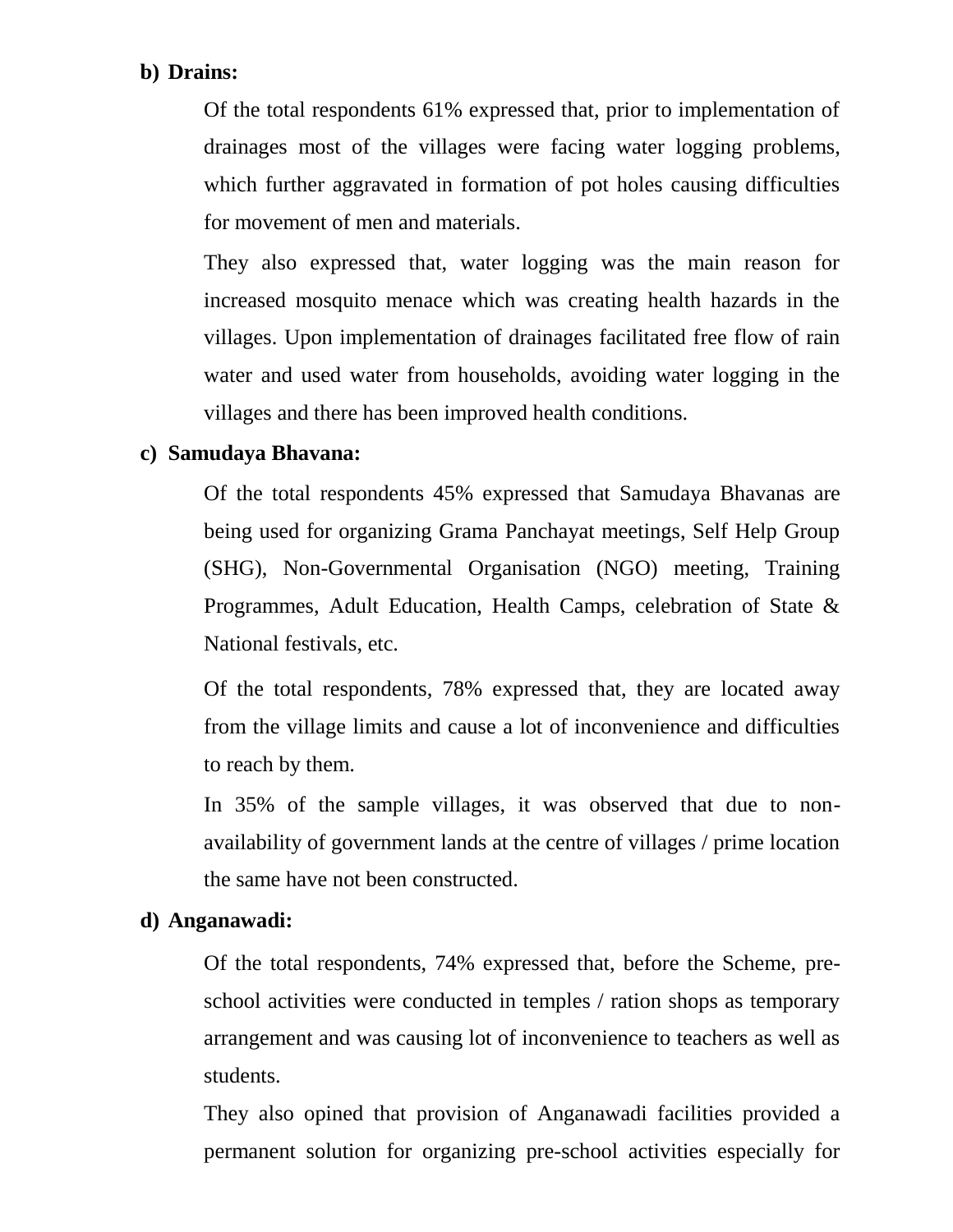BPL (Below Poverty Line) and other socially deprived communities.

## **e) Training:**

During the discussions with the trainees contacted in the sample villages, it was expressed that trades like Dairy Management, Fashion Designing, Tailoring, Computer DTP, Computer Hardware, Photography Agarbathi Making, Goat & Sheep Rearing, Vermicompost were the major trades selected by them, as they were able to generate additional income.

Of the total trainees 51% expressed that they were able to earn an additional income in the range of Rs.1,500/- to Rs.2,500/- per month.

The also expressed that, there is need for regular follow-up of the programme for success of the same.

25% of the trainees expressed that trades that were in demand in local job market should be included under the component.

#### **f) Solar Street Light:**

Of the total respondents 15% expressed that Solar Street Lights provide continuous illumination during the night time irrespective of power cuts.

This facility helped in safe commuting and provided protection against theft and felony.

#### **g) Solid Waste Management:**

Of the total respondents 2% expressed that this component helped in keeping the environment and surroundings of the villages clean & hygiene, enabling in improving health conditions.

#### **5. Shortcomings**

## **5.1Implementing Agency**

Field level officials of implementing agency are not being involved in preparation of proposals and selection of villages to be covered under the Scheme, as same are generally prepared by some NGOs / local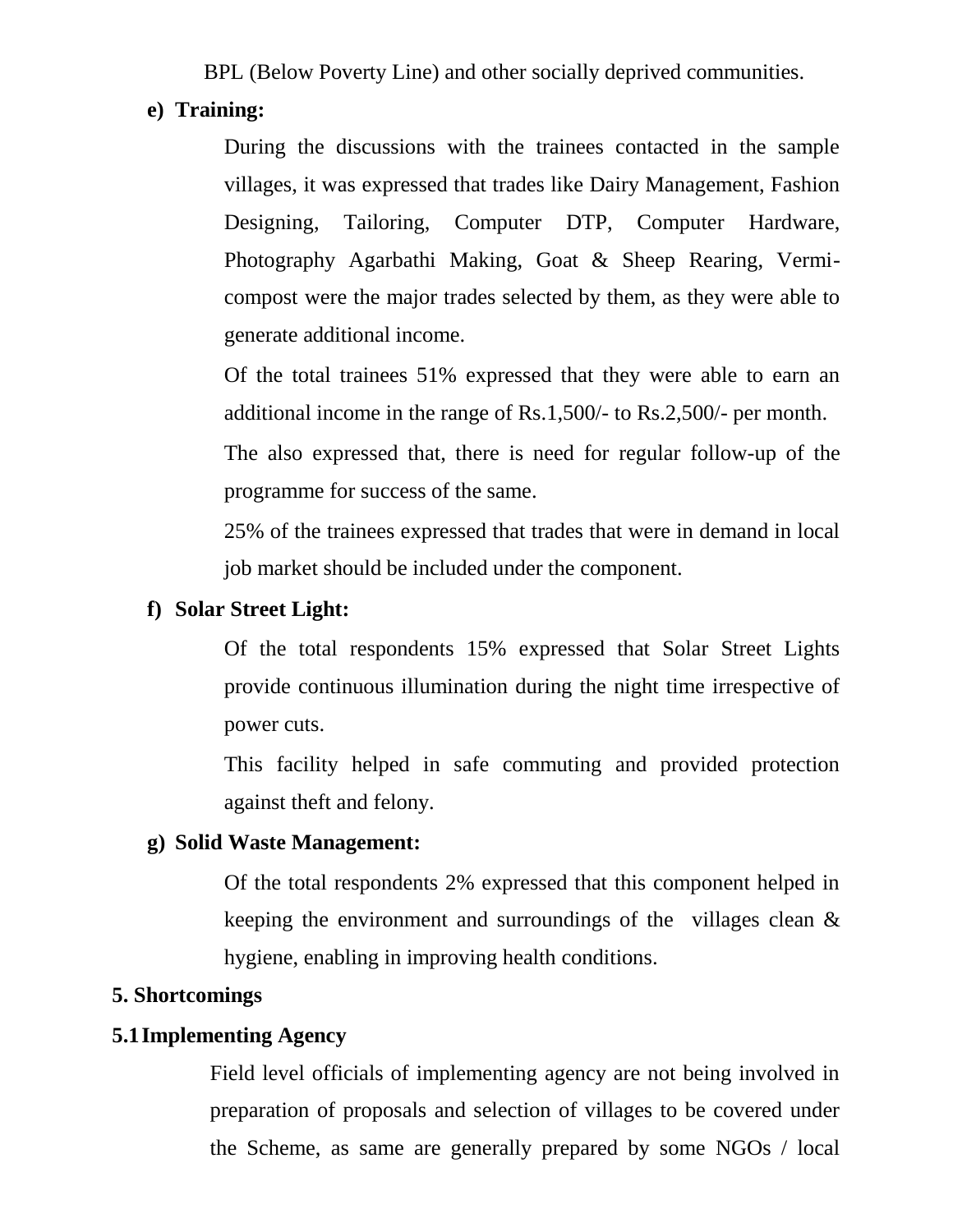associations without adequate ground work.

Funds allocated would not be adequate to complete the works to the full extent as in some cases, components initially approved under the scheme are altered in between due to various reasons, resulting in deviation of funds and non-completion of such components.

In certain cases, due to non-availability of government land within the village limit component such as Samudaya Bhavanaor Anganawadi Building could not be taken-up even though funds were allocated for these purposes.

There is no time limit fixed for implementing agencies for completion of works, which comes in the way of completing the task as per expectations.

As the training centres are widely scattered and are located at far off places from the respective regional offices of implementing agency, hence there is difficulty in monitoring training programmes.

Shortage of manpower is coming in the way of effective implementation & monitoring of the Scheme

## **5.2 Respondents**

Partial coverage of the village requirements in terms of infrastructure may not enable to achieve the objectives of the scheme guidelines.

There has been instances of improper gradient and inadequate drainage system causing water logging problems resulting in further aggravation of pot hole formation and deteriorating quality of roads.

No hand-holding support and follow up guidance after completion of training by the implementing agencies, thus leaving the trained candidates clue less.

Some of the Samudaya Bhavanas are not provided with electricity connection and water supply hence rendering it not useable by villagers.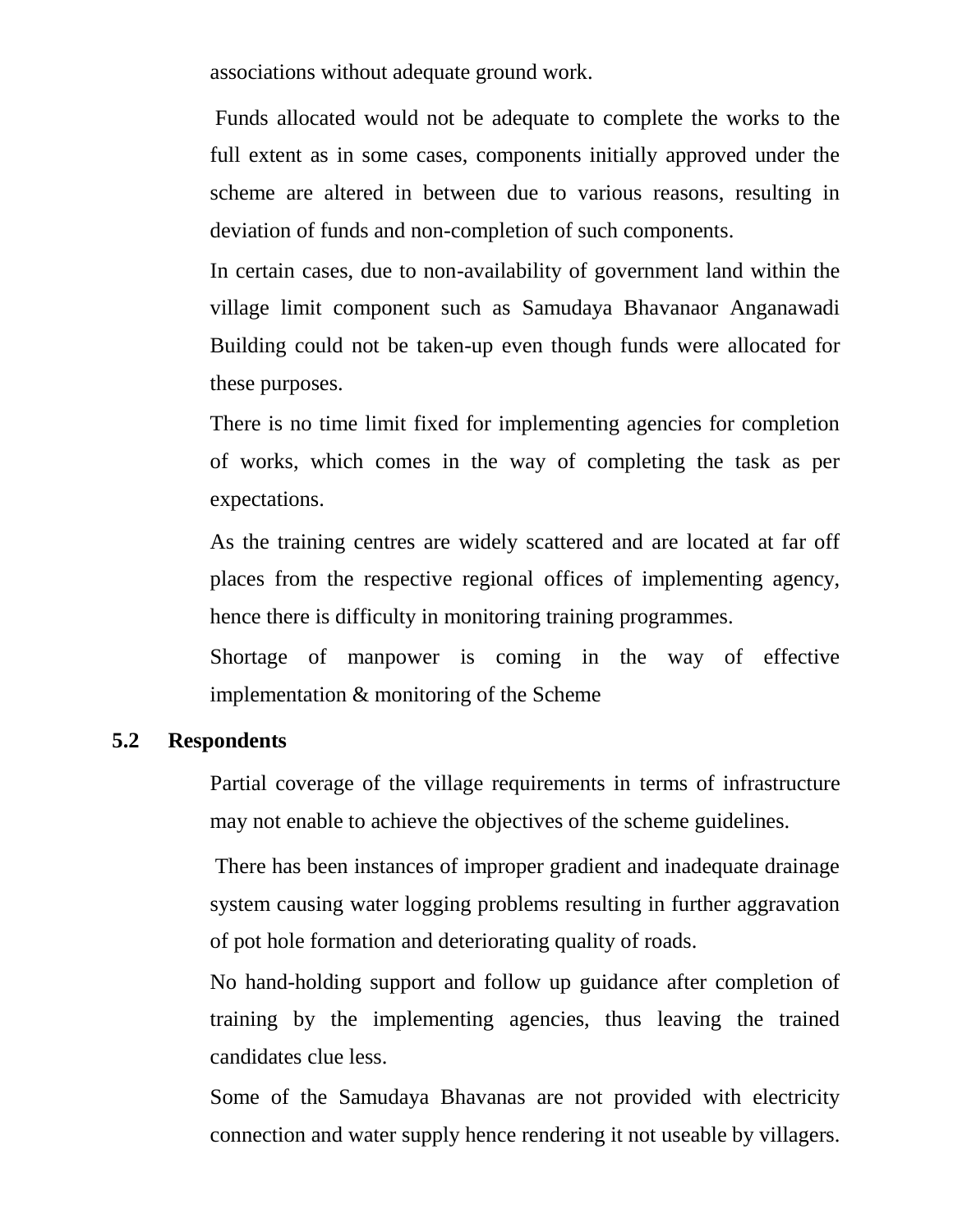Further, a few of Samudaya Bhavanas, even though after completion is not handed over to respective Gram Panchayats.

## **6. Findings of the Study**

During the study, it was required to cover criteria for selection of villages, ascertaining component-wise progress, current status, quality of works and public opinion about the infrastructure created under Phase - I. To ascertain the above indicated parameters, a total of 116 sample villages were selected in 29 districts. The findings of the study are as follows:

#### **Selection of Villages**

Out of 29,796 total villages in the State 1,203 (4%) were covered for implementation of the Scheme under Phase - I. The selection was mainly based on the criteria such as villages where more concentration of SC/ST, the villages should be nearer to urban centres, villages preferably located adjoining major roads & connected with good network of roads, villages having potential to grow as growth centres and villages having minimum population of 2,500. In majority of the cases, the Department has followed the above indicated guidelines as per the Scheme in selection of villages.

On analysis of selection followed in sample 116 villages also, broadly the guidelines have been followed.

As per the categorization of the taluks, of the total 1,203 covered villages under the scheme, 24% of the villages fall under Most Backward Taluks, 22%, 20% and 34% under More Backward, Backward & Relatively Forward Taluks respectively. This shows that Most & More Backward Taluks (only 46% of the total villages) were not given due importance while selecting villages for implementation of the scheme.

#### **Utilisation of Funds**

The funds utilized for roads & drainages was over 80% (81.19%) of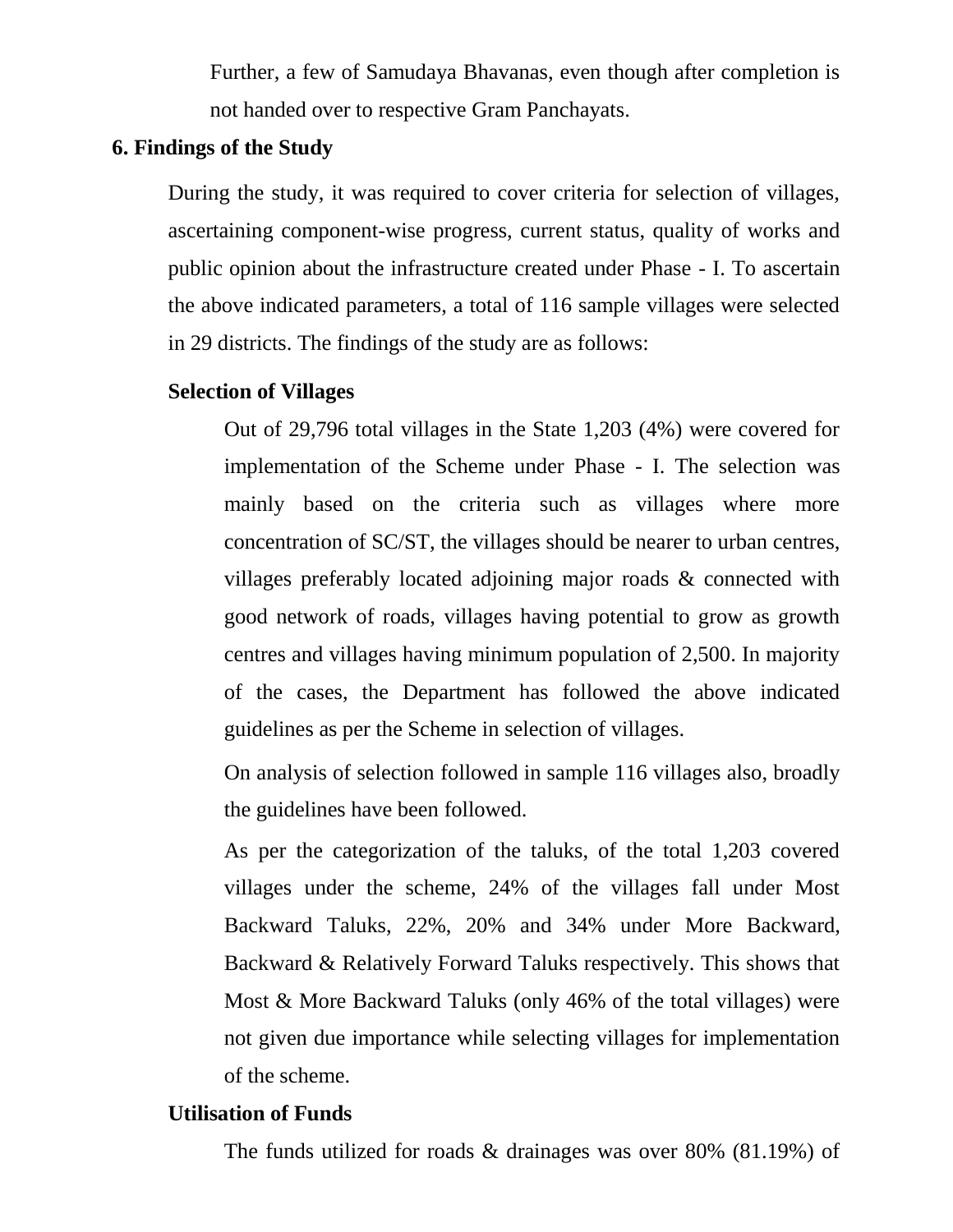the total against maximum limit of 60% which indicates that fund utilization was not in conformity to the stipulated guidelines.

Fund utilization for remaining components which was suppose to be at 40% of the total allocation, however actual utilization was less than 20% (actual 18.81%).

#### **Component-wise specific observations**

#### **Road**

Out of 116 sample villages, 111 villages have been provided with 341 Kms of Road length at the cost of Rs.6, 109.03 Lakhs. Overall the quality of roads was good and motorable. The improved roads enabled increase in economic activities. However, in certain villages, quality of roads was average and roads had developed pot holes leading to water logging problems. In the villages viz., Belagundi in Belgaum Taluk and Negli village in Mulbagal Taluk such lapses were observed. On analysis of physical & financial progress, it was observed that, in certain villages specifically in Kudur village of Magadi Taluk and Tavarekere village of Bangalore South Taluk though financial progress is shown for road, however physically roads are not implemented in these villages.

The highest length of road at 10.69 Kms. is implemented in Ajjampura Village of Tarikeri Taluk and lowest in Shikeri village in Bagalkot Taluks at 0.55 Kms.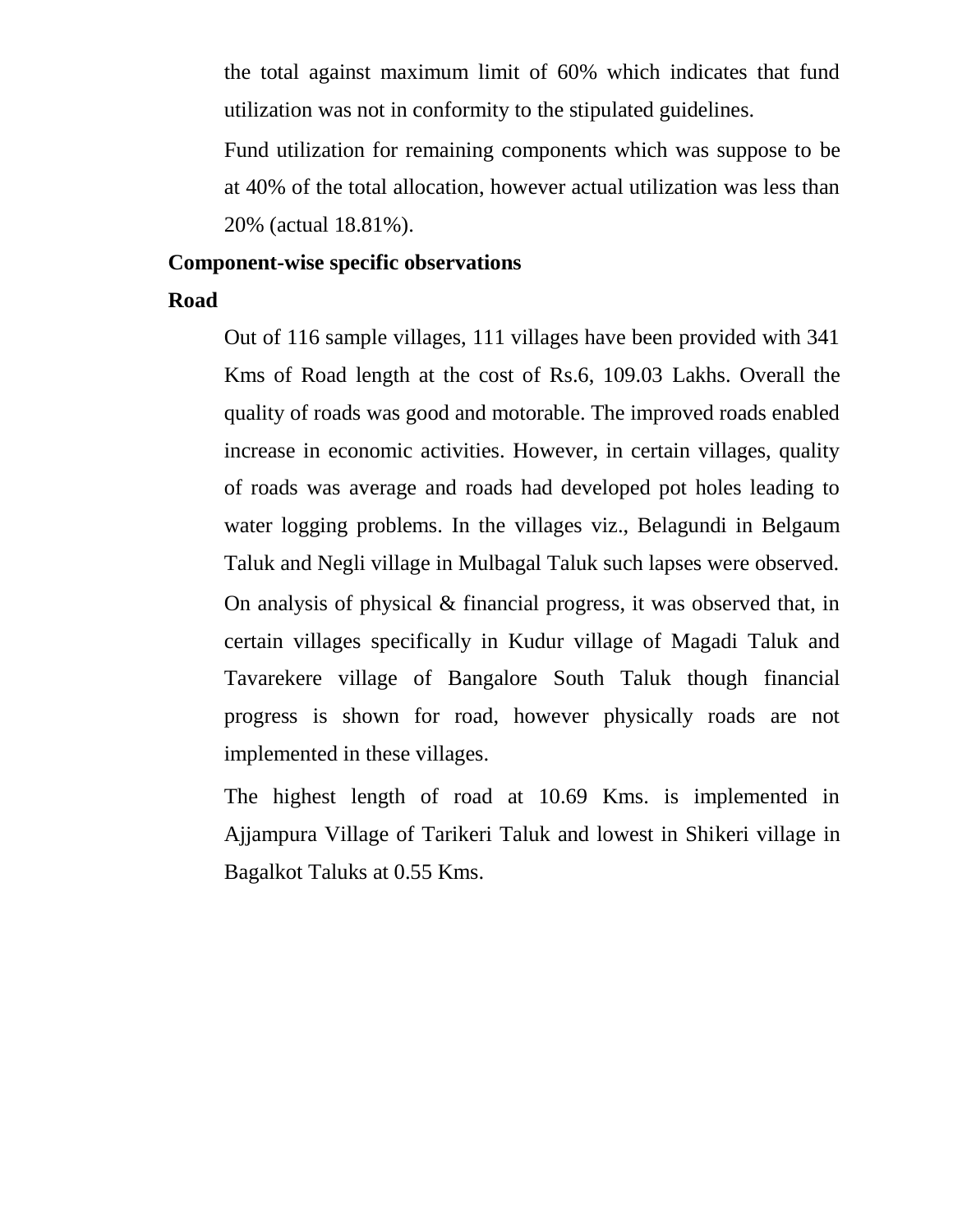#### **Drainage**

Out of 116 sample villages, 108 villages have been provided with 290.37 Kms of Drainage facility at the cost of Rs.224.51 Lakhs. Overall the quality of drainages was satisfactory and enabled smooth flow of waste water from the village limits. However, in certain villages, quality of drainages was average and in certain cases they were not provided with proper gradient causing overflow of water to the roads and thereby deteriorating the quality of roads. In the villages viz., Jently village in Mundargi Taluk and Khangaon in Gokak Taluk the drainages had above said problems.

On analysis of physical & financial progress, it was observed that, in certain villages specifically in Kudur village of Magadi Taluk and Doddamole village of Chamarajanagar Taluk though financial progress is shown for drainage, however physically they are not implemented in these villages.

The highest length of drainage at 8.00 Kms. is provided in Bellambara Village of Ankola Taluk and lowest in Madbole Village in Shahpur Taluks at 0.30Kms.

#### **Samudaya Bhavana**

Out of 116 sample villages, 93 villages have been provided with 121 Samudaya Bhavana at the cost of Rs. 898.58 Lakhs. In 16 villages more than one such building and specifically maximum of 6 Samudaya Bhavanas are constructed in Hosahalli village of Kudligi Taluk.

Of the total sample, 58% respondents opined that the Samudaya Bhavanas are strategically located and easily accessible. Further, it was observed / opined that, in 2 villages construction is incomplete, in 5 villages they are used for Government offices, in 3 villages, even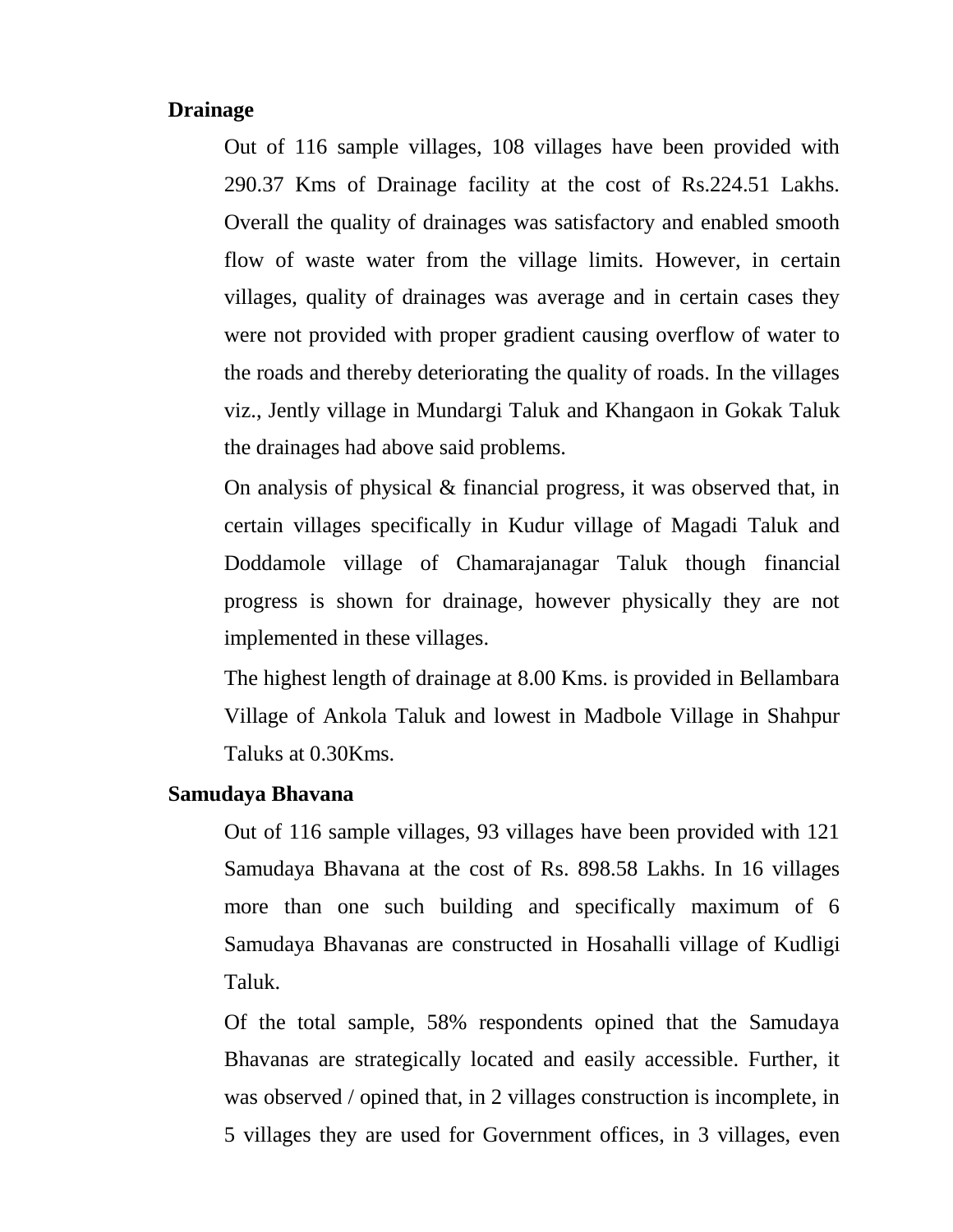after completion they are not handed over to Grama Panchayats for public use.

In certain villages, where government lands were not available, however the Samudaya Bhavanas have been implemented in the vacant places surrounding temples / mosque / church, which indicate that the efforts are made to utilize the allocated funds for this component for providing such facilities to the village community.

#### **Anganawadi Building**

Out of 116 villages, 61 villages were provided with a total of 122 units at the cost of Rs.382.28 Lakhs. These 122 units comprise construction of 64 new Anganawadi Buildings, only civil works in 5 villages and Out of 122 projects of this component in 61 villages, 64 new Anganawadis have been constructed, in five projects only civil works taken up (as there were existing Anganawadi Buildings), two are incompleted (hence not to put in use) and in remaining 51 projects no activity viz., neither construction of new building nor civil works is taken up.

The financial progress indicates that, there has been completion of 122 units / projects under this component. During field study, it was observed that, out of 122 units / projects, (i) only 64 new Anganawadis have been constructed, (ii) in five units / projects only civil works were taken up (as there were existing Anganawadi Buildings), (iii) two units are incomplete (hence not to put in use) and in remaining 51 units / projects no activity viz., neither construction of new building nor civil works is taken up.

In 36 sample villages more than one Anganawadi Building / civil works was provided.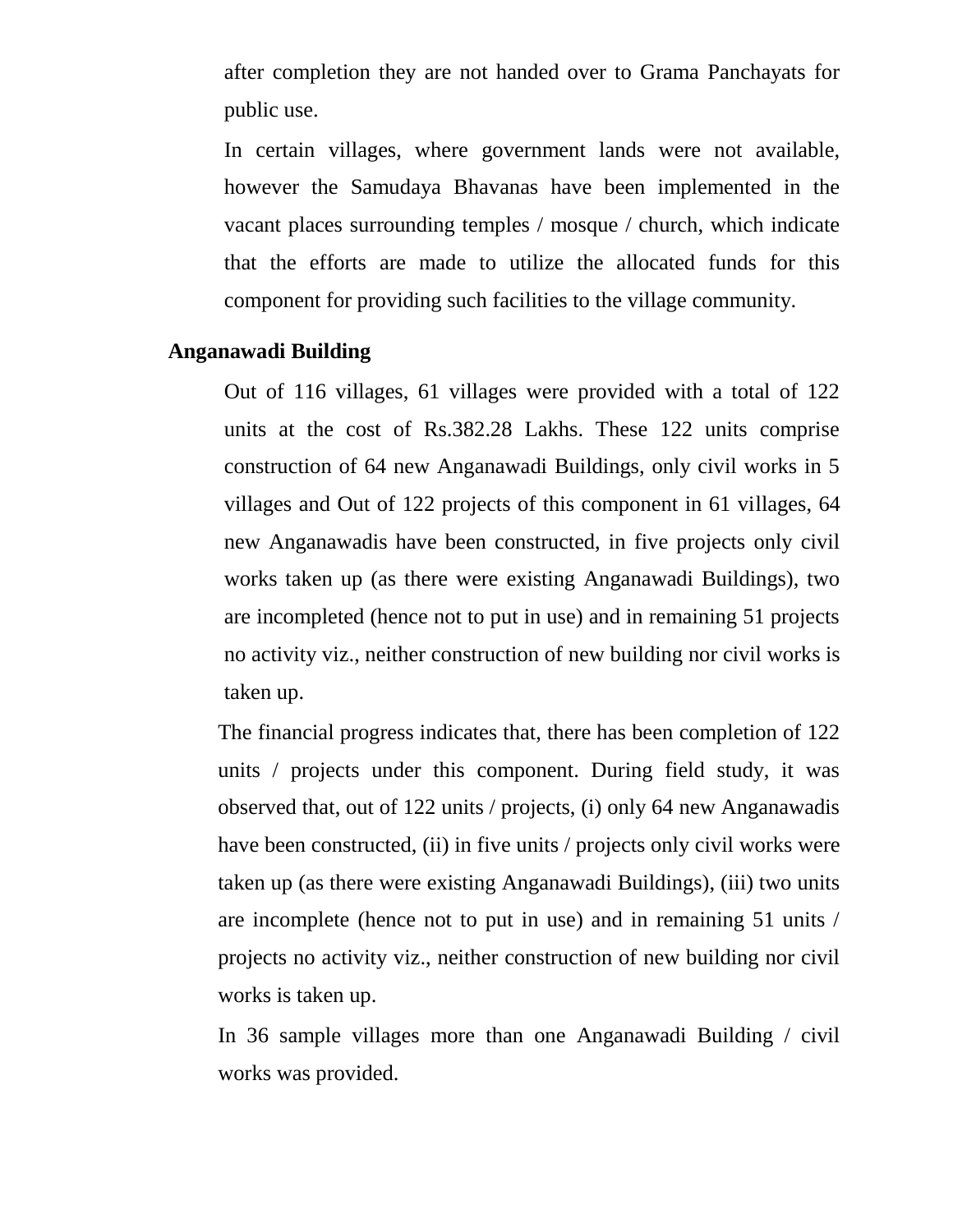## **Training**

Out of 116 villages 72 villages were covered with training component. A total of 5,779 beneficiaries were trained at the cost of Rs.191.13 Lakhs. 55% of the respondents expressed that the training and courses whereas remaining 45% of the trainees expressed that the same was not suitable / adequate to local industry requirement.

Generally, the trades covered under training were DTP, Computer Hardware, Fashion Designing, Tailoring, Dairy Management, Vermicompost, etc., as observed during field study. Maximum of 803 beneficiaries were covered in Mandikal village of Chikkaballapura Taluk when compared to any other sample village.

## **IEC**

Out of 116 villages 22 villages were provided with IEC and a total of 1,524 programmes at the cost of Rs.52.37 Lakhs.

Maximum numbers of awareness programmes organized were 750 each in Mandikal & Manchanabele villages of Chikkaballapura Taluk.

61% of the respondents were aware of the component and they expressed that, the information provided through this programme enabled them to know more about Government schemes / programmes which were beneficial to them.

## **Solar Street Lights**

Out of 116 villages 38 villages were covered and a total of 386 installations were made at the cost of Rs.98.69Lakhs.

A maximum of 75 numbers of installations was made in Haleneranki village coming under Puttur Taluk .

A total of 63% of the respondents expressed that the lighting facilities provided through solar system enabled lighting facilities even during power cuts.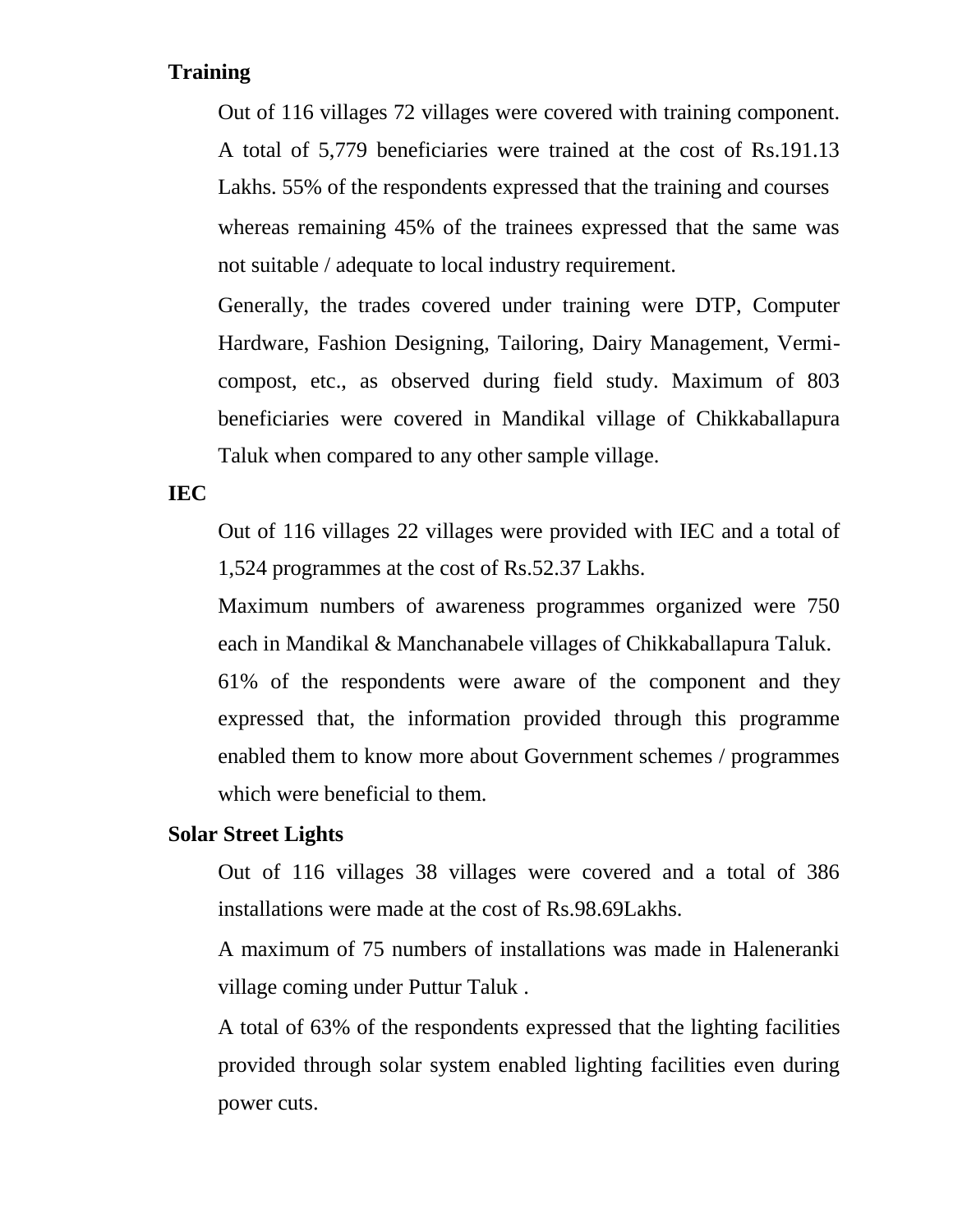## **Solid Waste Management**

Out of 116 villages, in 12 villages only this component was covered and A total of 13 projects/ units were implemented at the cost of Rs. 56.66 Lakhs.

The facilities viz., dust bins, trolleys; dumping yards were provided under this component.

61% of the respondents expressed that, the implementation of this project enabled the villages to keep them clean and in hygienic condition

## **7. Impact of the Scheme**

The Scheme by and large succeeded in providing basic infrastructure facilities required in the villages. Though certain lapses during implementation were there, the Scheme has been able to provide additional infrastructure and other employment generation opportunities. The impacts of the schemes are briefed as follows:

Accelerated the process of social and economic development in the villages covered under Phase - I.

In 1,203 villages covered under Phase – I, the scheme has been instrumental in creation of infrastructure / other facilities viz., (i) surfaced and motorable roads with a total length of 2,826 kms, (ii) improved drainage facility of 2,450 kms for smooth flow of storm and waste water, (iii) 1,200 number of Samudaya Bhavanas for conducting socio-cultural activities, and (iv) 1,217 number of Anganawadi Buildings.

Further, over 3,000 Solar Street Lights have been installed in 383 covered villages. Under SWM component, nearly 440 projects taken up in 131 number of villages, where in approximately 600 trolleys, 2,500 dust bins and 100 dump yards were provided.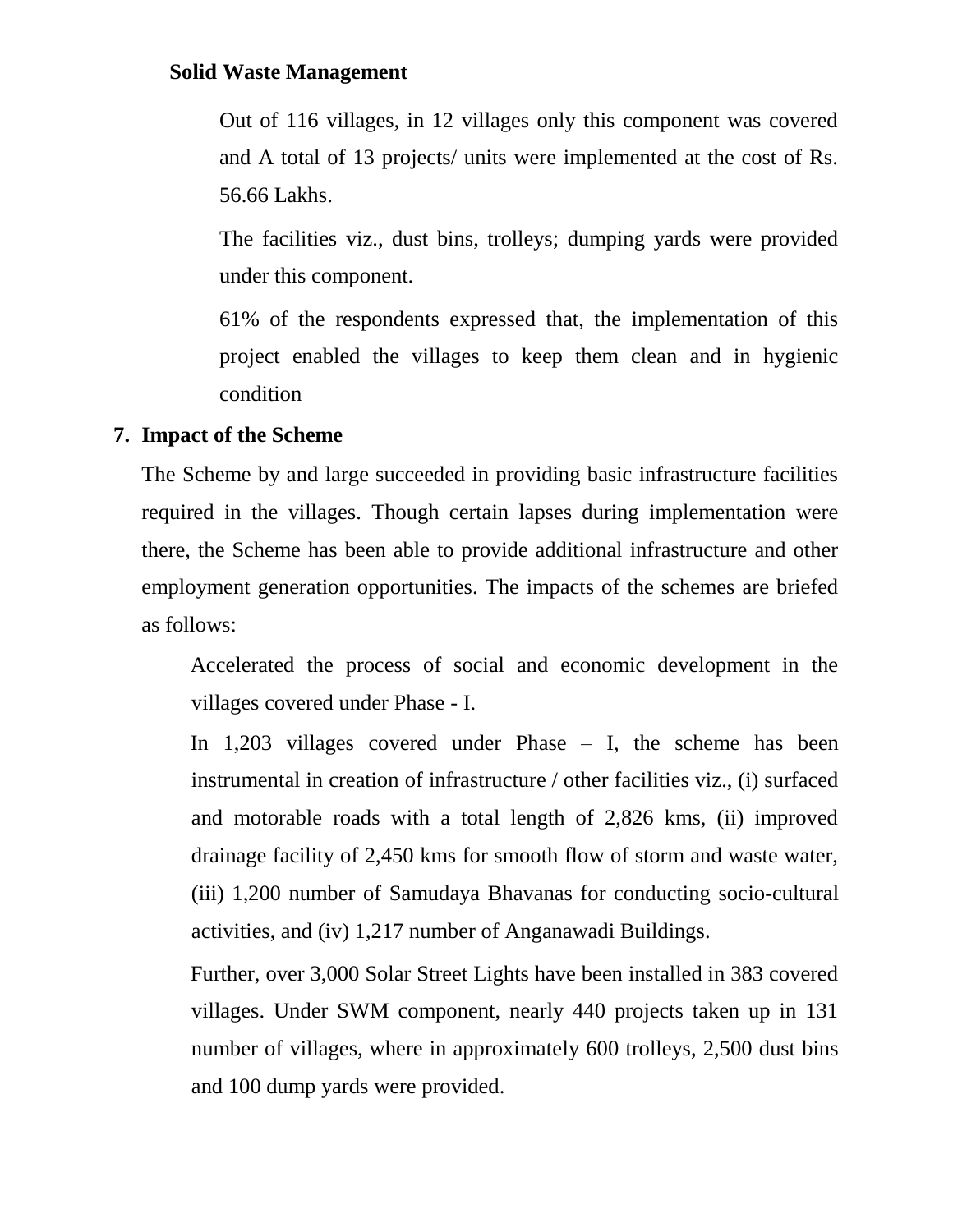In addition to the above infrastructure, the Scheme has facilitated in providing training for over 37,000 educated un-employed rural youths including women in different trades. The training enabled trainees to venture in to self-employment and get employment in the local job market.

In 116 sample villages covered under Phase – I, the scheme has been instrumental in creation of infrastructure / other facilities viz., (i) surfaced and motorable roads with a total length of about 340 kms, (ii) improved drainage facility of 290 kms for smooth flow of storm and waste water, (iii) 121 number of Samudaya Bhavanas for conducting socio-cultural activities, (iv) 122 number of Anganawadi Buildings (v) trained over 5,800 un-employed rural youths including women in different trades for self-employment or employment opportunities in the local job market, (vi) Over 380 Solar Street Lights installation has been done in 38 covered villages, (vii) Under 13 SWM projects taken up in 12 villages provided approximately 50 trolleys, 150 dust bins and 10 dump yards.

Enabled rural population to be empowered for better livelihood opportunities on a sustainable and growing basis.

Improved the connectivity and easy movement for men & materials within the villages through up-gradation of existing infrastructure and taking up new works in rural areas.

Has been able to bring in financial security and achieved socio-economic growth in the villages covered under the scheme.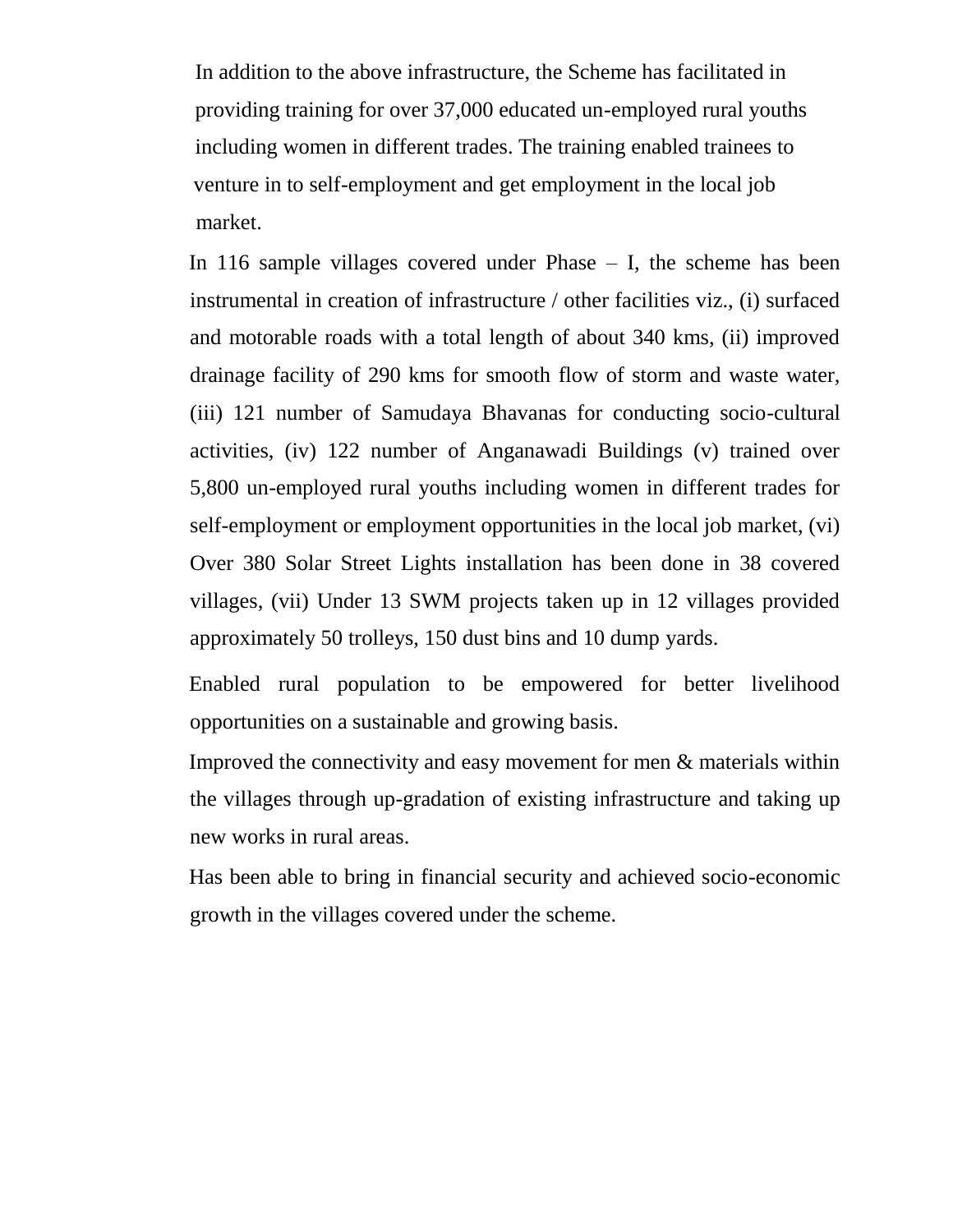#### **Recommendations**

The study came out with short term  $\&$  long term practicable recommendations. Further, some recommendations which require policy decisions were also suggested in the report.

## **A. Short term recommendations**

It is observed that, all the villages are not provided with all eight components envisaged under the Scheme. This may be due to insufficient funds allocated for such selected villages

It can be noted that, normally, Rs.100/- Lakhs is allocated / village under the Scheme. It is recommended that the villages covered under the Scheme shall be released at least the allocated funds fully in order to see some changes in such villages.

While preparing proposals, the requirements of the villages to be assessed properly. It is recommended that based on the discussions with village community, Grama Panchayats and local leaders infrastructure requirements of the villages to be assessed, finalized and forwarded to the department for the final approval. This will enable comprehensive development of the village through participatory approach.

If road only is implemented without drainage system, the quality of road would not last long as there would be again water logging problems because of no drainage facilities. It is recommended that there is need for coverage of drains as part of road construction enabling smooth flow of storm water and to increase the life of the roads and drains. Similarly, it is recommended that, other components such as Samudhaya Bhavan, Anganwadi need to be developed with required facilities to render them 100% useful to the village community.

Components like IEC & Training and Solid Waste Management were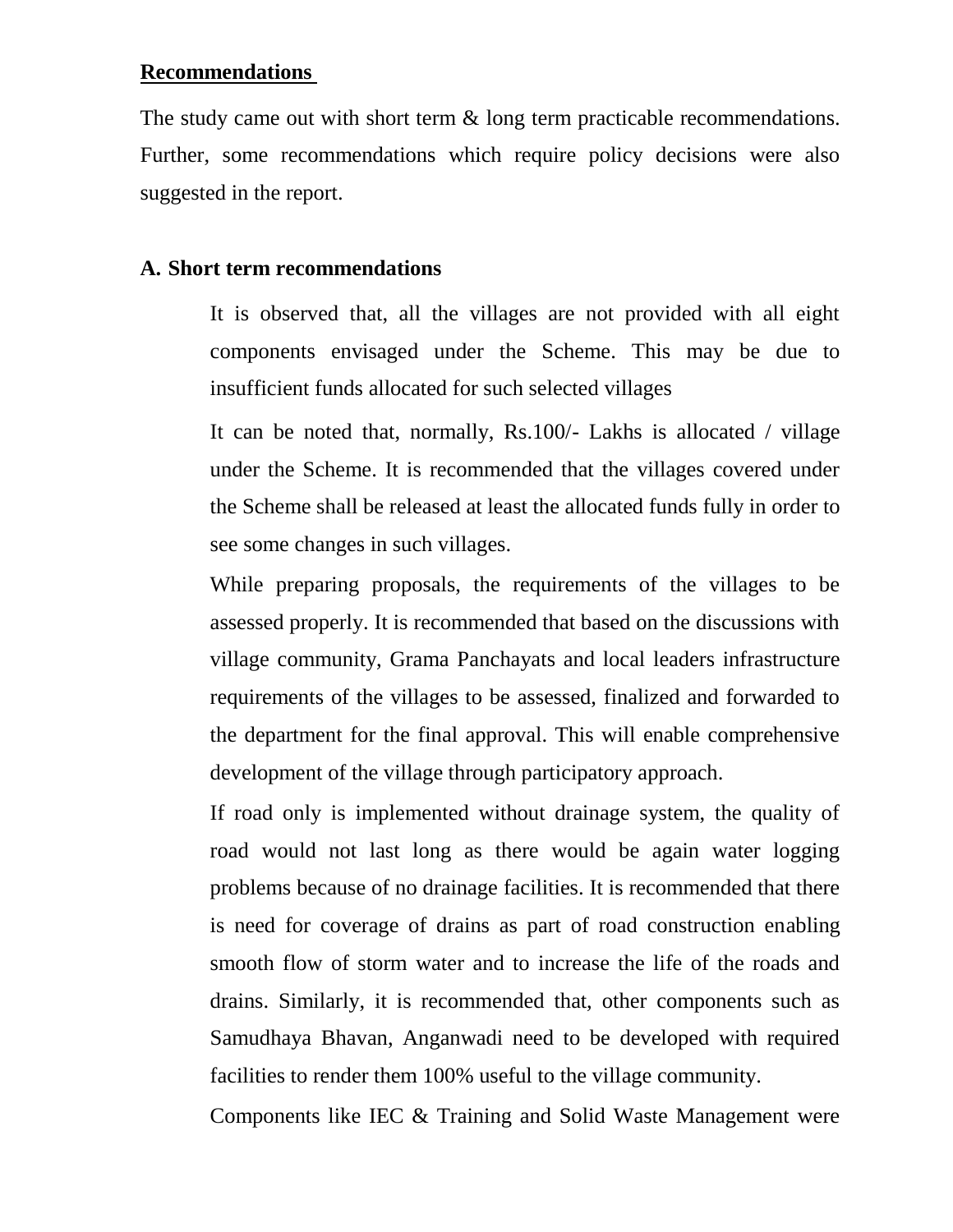not given due weightage during implementation of the Scheme. As these components are also very important, it is recommended to give due importance to them for coverage under the scheme.

There is instances viz., though the buildings (Samudaya Bhavana and Anganawadi Buidlings) are completed but not being handed over to village authorities and hence currently are not put to use. It is recommended that, initiations to be made for handing over the same to Grama Panchayat immediately after completion of construction for public use.

*A circular from Head Office may be issued to the implementing agencies / authorities accordingly.*

### **B. Long term practicable:**

- *C.* It was observed during field study that, some of the villages are provided with more than one Samudaya Bhavanas for fulfilling needs of different communities. The purpose of socializing within the village community is not served and it only divides village on basis of castes. It is recommended that, even more than *one Samudaya Bhavan is provided for a village, such facilities to be allowed for usuage by all caste and Communities avoiding discrimination.*
- D. To increase the success rate under training component, there is need for imparting training based on demand in local job market. There is also need for organizing follow-up meetings periodically to keep track of exact progress achieved under the component. It is recommended that, a necessary instruction may be issued from the Head Office to such empanelled / Selected training Institutes to conduct training programme accordingly.
- E. Solid Waste Management is not given due importance as expected. It was observed during field study that, the facilities provided have not been accepted fully by the village community. Generally, there was mismatch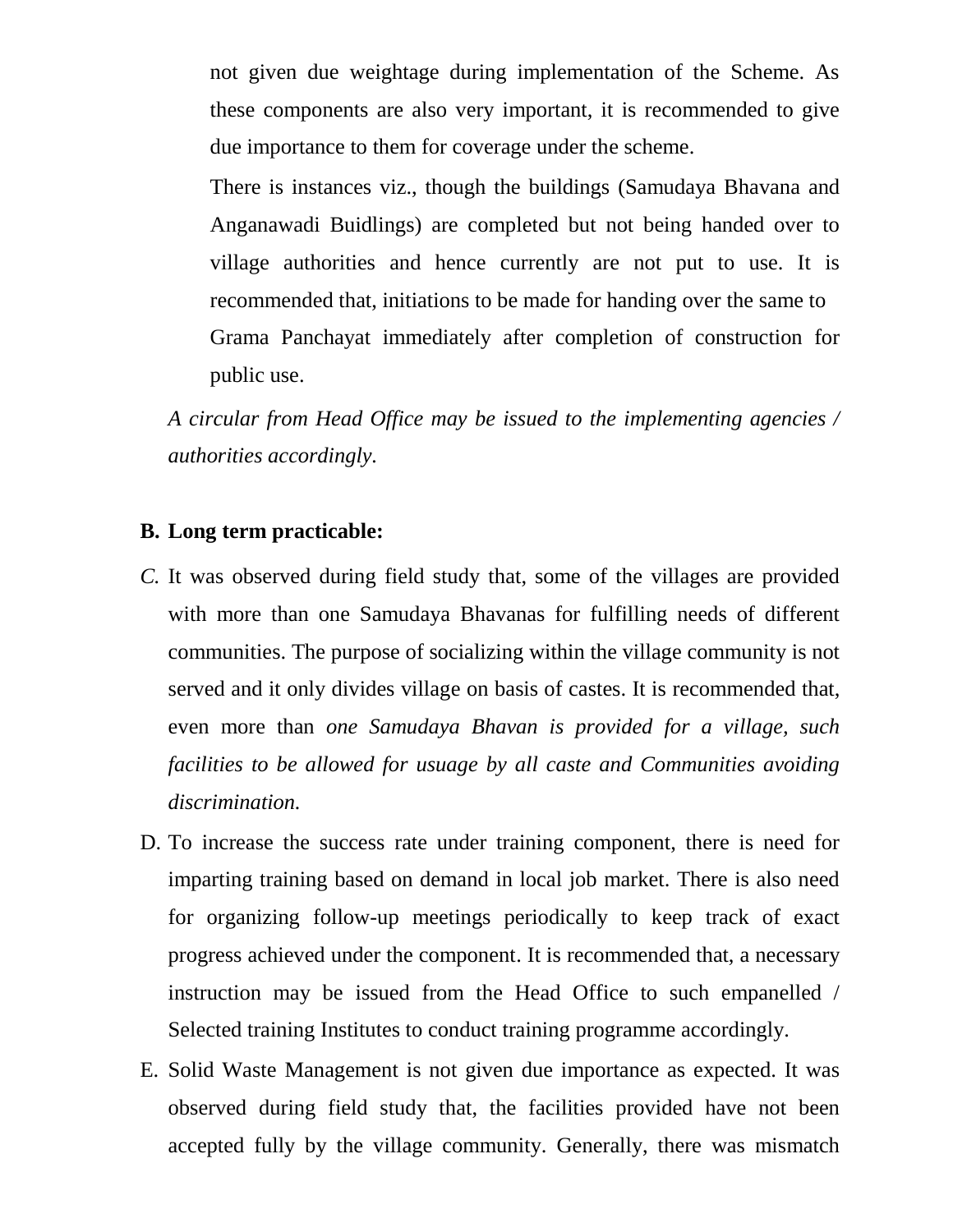between what is provided and what is required. In certain villages, it was observed that, even though trolleys, baskets are provided, however the same have been not utilized due to lack of manpower. In such cases, it was opined that, alternatively provisions may be made for manure pits for dumping solid waste on their own. *It is recommended that, at the planning level the requirements of the villagers under SWM may be discussed and same may be considered and provisions for such facilities shall be included in the forth coming programmes.* 

F. On analysis of component-wise data provided by respective ZPs, it was observed that, there is mismatch between permissible fund allocations when compared to funds utilization at field level. It is recommended that, mid course evaluation or concurrent evaluation by the Department may be initiated to monitor the project in terms of physical and financials as per guidelines.

A uniform format may be evolved for reporting the progress of the components (indicating both physical and financial targets and accordingly the progress achieved) by local level implementing agencies to RDPR department on a periodical basis. This will help to establish a quick and systematic monitoring mechanism at Head Office level.

## **G. Recommendations requiring change in policy**

- H. It is recommended that, if required, a Third Party Inspection for certification of project implementation need to be emphasized. This will enable proper monitoring and utilization of allocated funds for a particular component ensuring judicial utilization of the funds as per the estimated quantities. This will further enable ascertaining quality and quantity as stipulated for the project.
- I. Due to overlapping of other schemes of the Government, there are instances of construction of Samudhaya Bhavan or Anganwadis in the villages. In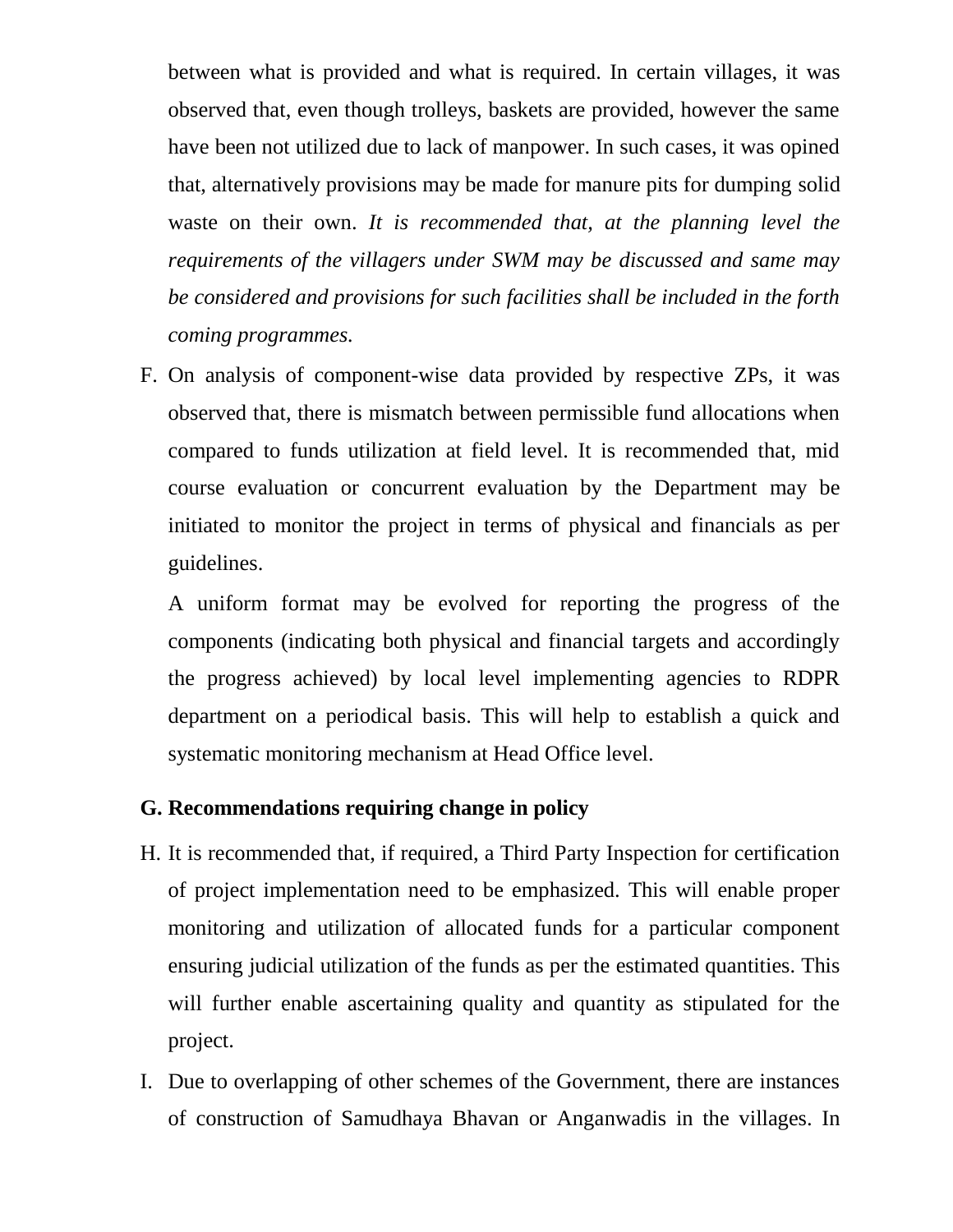such cases, it is recommended that, not to make provision for such components under SGS to avoid repetition. This will enable judicial utilization of funds for some other villages which are deprived of such facilities.

J. There are instances of construction of two or more Samudaya Bhavan in a particular village based on castes. It is recommended that, a decision may be taken to make a provision for one Samudaya Bhavan per village and such facilities to be allowed for usuage by all caste and Communities avoiding discrimination. Further, such decisions would enable Government to utilize funds judiciously for completion of other components in the SGS villages.

**The Suvarna Gramodaya Scheme is a special development programme of Government taken up for improving the village life on par with urban look. To get such urban look in these villages, in addition to the existing components there is need for inclusion of urban facilities such as rural market hubs / shandy areas, common service centre, warehousing facilities for storage of agri products, rural economy based projects, village linked tourism, development of linking roads to the social infrastructure viz., hospitals, educational centres, entertainment centres which are available in the nearby urban centres. The provision for such facilities would enable improvements in socio economic development of the villages, thereby meeting the overall objective of the SGS scheme.**

In a nutshell, the study concludes that Suvarna Gramodaya Scheme has helped many villages to enhance its socio-economic status and improving living condition of village community. It is recommended that, subsequent phases need to be continued with suggested modifications and also incorporating recommendations wherever possible and feasible, which will certainly make the scheme more meaningful and sustainable.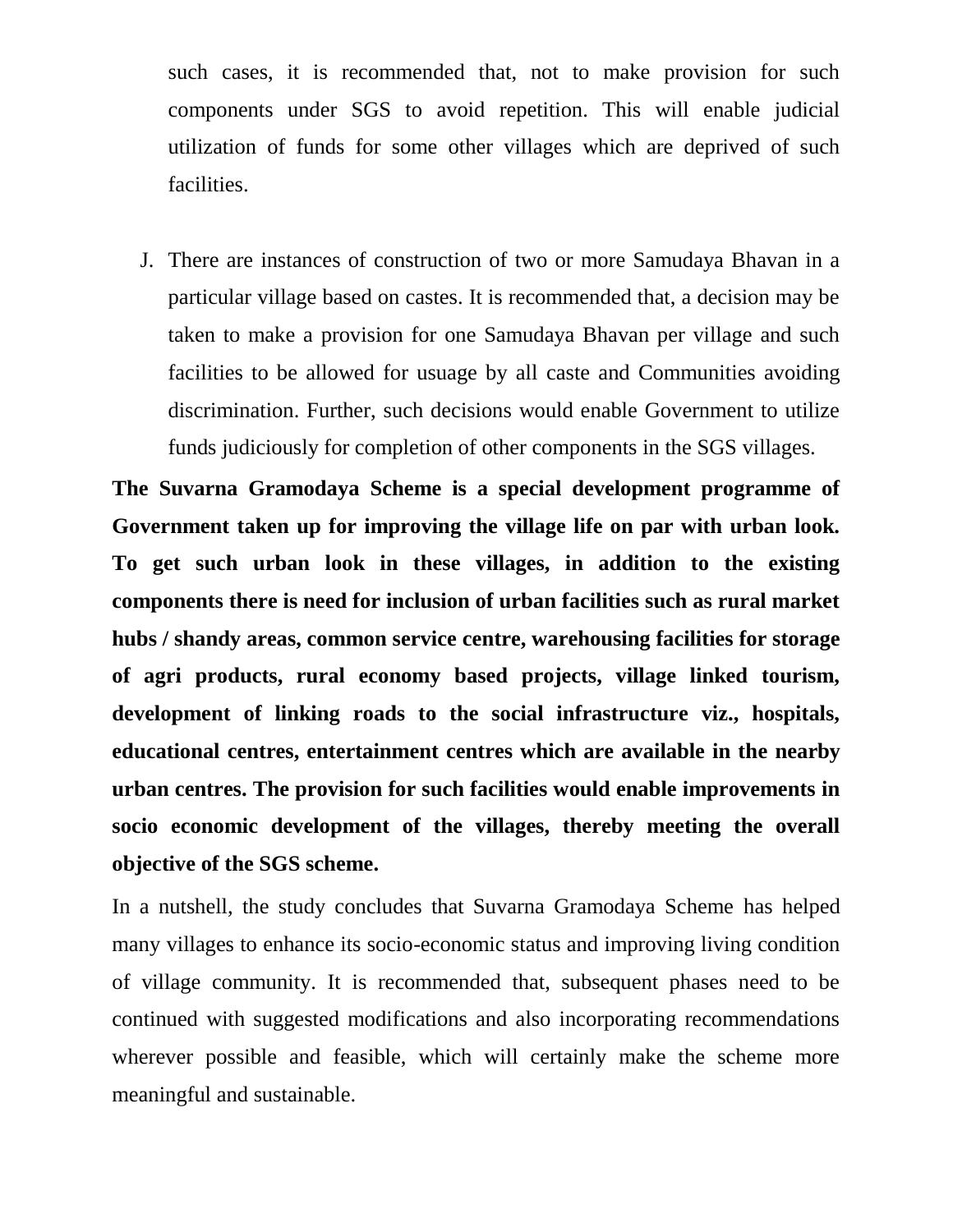#### **Findings of the Evaluation Study**

During the course of field study and interaction with various stakeholders, including implementing agencies at various levels, the study team observed many facts and these are summarized below:

#### **Selection of Villages**

As per the guideline the criteria for selection of a village should be nearer to the urban centres/taluk place/well connected with roads etc., to be considered under the Scheme. Further, it also stipulates that there is need to give thrust for villages where there is more concentration of SC/ST population. The guidelines also highlight selection of villages based on categorization of taluks as per Dr. D M Nanjundappa Committee Report. It can be noted that, overall 1,203 villages have been proposed for implementation of Suvarna Gramodaya Yojana Phase – 1 with the outlay Ankola – Goa road). These two villages satisfy the criteria to be included in the scheme as per the guidelines. However, these two villages have not been considered. However, other village namely Hire Honnali (though satisfy the population criteria) which is located about 10 km from Kalaghatagi town has been covered under the scheme. Further, in Belgaum Taluk, two villages viz., Savgoan, Kallehole villages in Belgaum Taluk were located close to urban centers, having better accessibility through a good network of roads and had potential to develop as a Growth Centre were not selected during Phase I. of Rs. 82,856.78 lakhs. For Evaluation 116 villages have been visited to ascertain the procedure followed in selection of village, current progress and condition of infrastructure, opinion of respondents about the works and its impact.

In majority of the cases, the Department has followed the guidelines as indicated above in selection of villages for implementation of the infrastructure. On analysis of selection followed in sample 116 villages also, broadly the guidelines have been followed in selection by the Department. However, it was observed that, in respect of certain villages which have the above said advantage /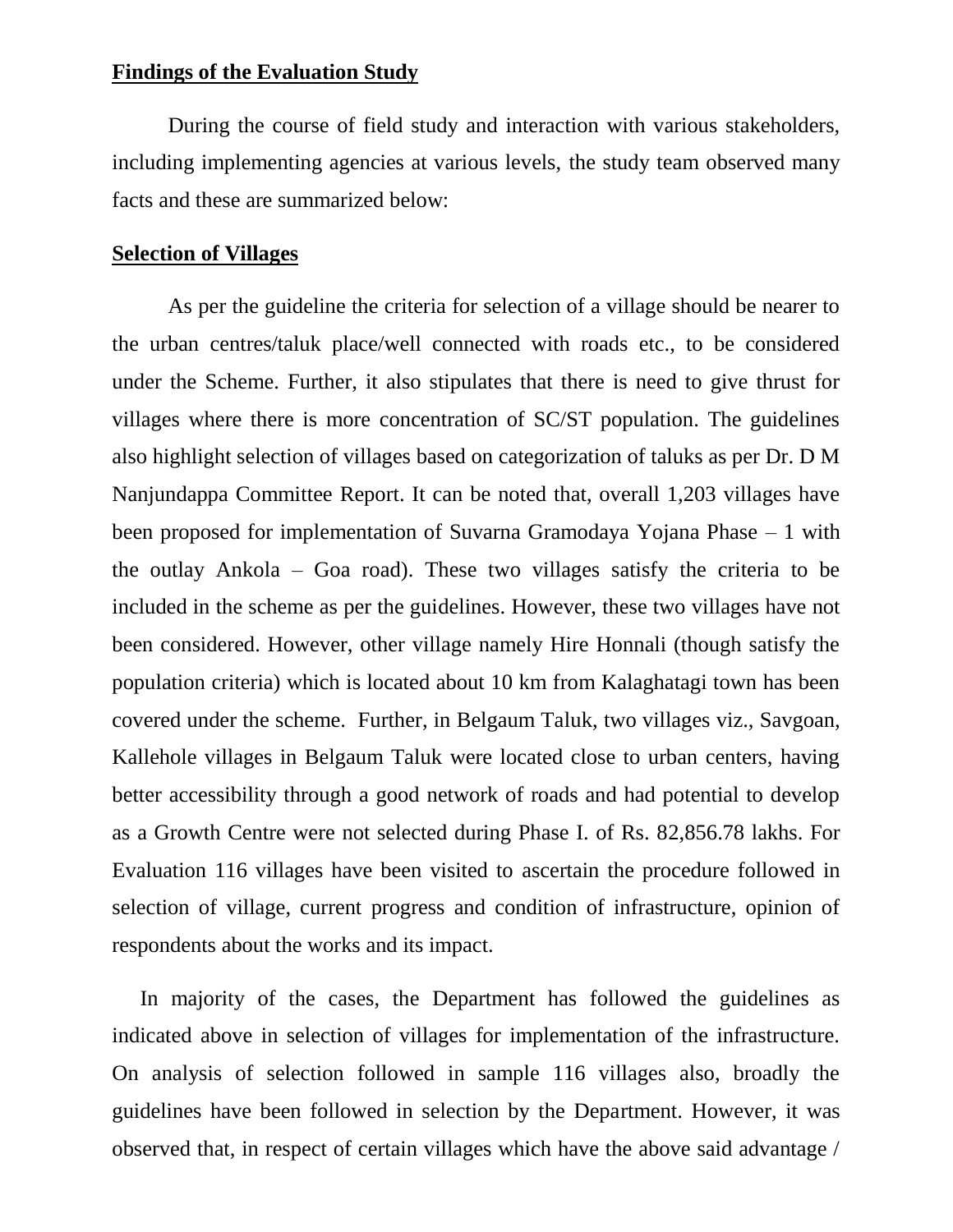norms have not been selected under the scheme. Few cases where such instances were observed are furnished below:

- 1) Two villages namely Dastikoppa and Ramanal villages each having population more than 2,500 persons are coming under Kalaghatagi Taluk, Dharwad District. Both the villages are very nearer to (within 4 kms.) Kalaghatagi town which is the Taluk Headquarter. Further, these two villages are also located adjoining  $NH - 63$  (Hubballi – Ankola – Goa road). These two villages satisfy the criteria to be included in the scheme as per the guidelines. However, these two villages have not been considered. However, other village namely Hire Honnali (though satisfy the population criteria) which is located about 10 km from Kalaghatagi town has been covered under the scheme.
- 2) Further, in Belgaum Taluk, two villages viz., Savgoan, Kallehole villages in Belgaum Taluk were located close to urban centers, having better accessibility through a good network of roads and had potential to develop as a Growth Centre were not selected during Phase I.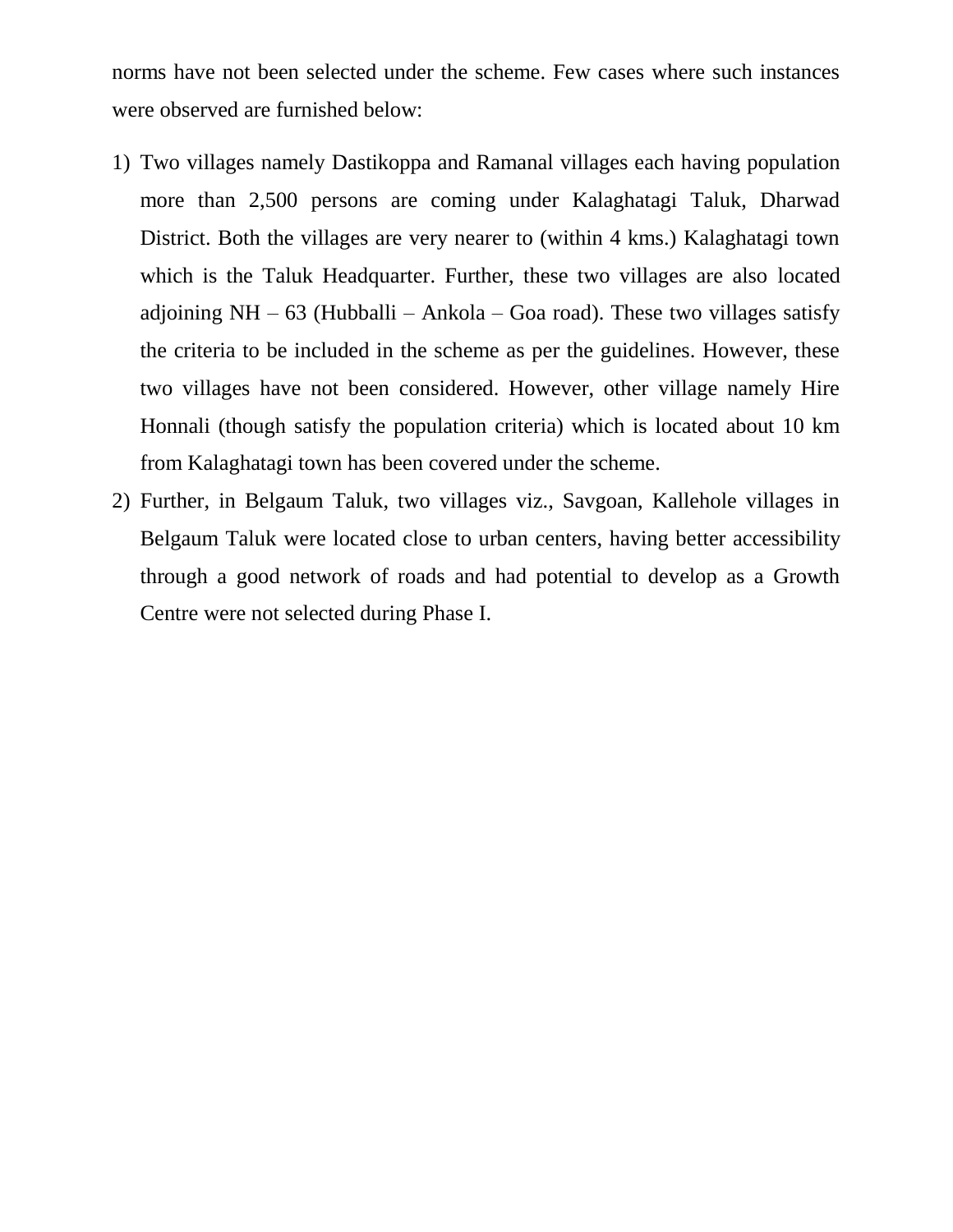## **Recommendations:**

Various suggestions for improvement of the scheme have been emerged during the course of study. Accordingly the major recommendations are suggested as (i) Short Term practicable (ii) Long Term Practicable (iii) Recommendations required in Policy Change are below:

## **i. Short Term practicable**

a) It is observed that, all the villages are not provided with all eight components envisaged under the Scheme. This may be due to insufficient funds allocated for such selected villages

*It can be noted that, normally, Rs.100/- Lakhs is allocated / village under the Scheme. It is recommended that the villages covered under the Scheme shall be released at least th allocated funds fully in order to see some changes in such villages.*

- b) While preparing proposals, the requirements of the villages to be assessed properly. *It is recommended that based on the discussions with village community, Grama Panchayats and local leaders infrastructure requirements of the villages to be assessed, finalized and forwarded to the department for the final approval. This will enable comprehensive development of the village through participatory approach.*
- c) If road only is implemented without drainage system, the quality of road would not last long as there would be again water logging problems because of no drainage facilities. *It is recomm ended that there is need for coverage of drains as part of road construction enabling smooth flow of storm water and to increase the life of the roads and drains. Similarly, it is recommended that, other components such as Samudhaya Bhavan, Anganwadi need to be developed with required facilities to render them 100% useful to the village community.*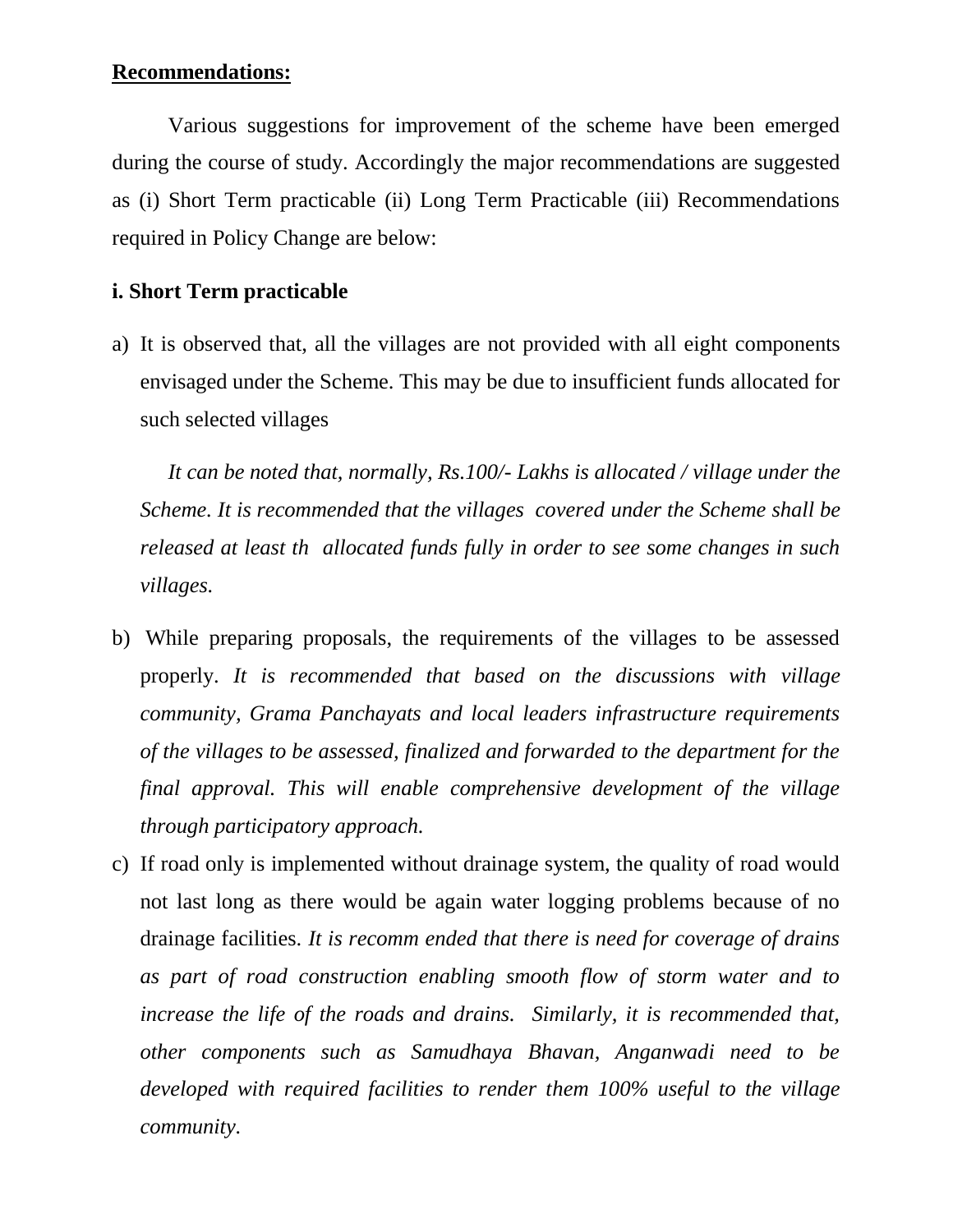- d) Components like IEC & Training and Solid Waste Management were not given due weightage during implementation of the Scheme. As these components are also very important*, it is recommended to give due importance to them for coverage under the scheme.*
- e) There is instances viz., though the buildings (Samudaya Bhavana and Anganawadi Buidlings) are completed but not being handed over to village authorities and hence currently are not put to use. *It is recommended that, initiations to be made for handing over the same to Grama Panchayat immediately after completion of construction for public use.*

*A circular from Head Office may be issued to the implementing agencies /authorities accordingly.*

## **ii) Long Term practicable**

- a) It was observed during field study that, some of the villages are provided with more than one Samudaya Bhavanas for fulfilling needs of different communities. The purpose of socializing within the village community is not served and it only divides village on basis of castes. It is recommended that, even more *than one Samudaya Bhavan is provided for a village, such facilities to be allowed for usuage by all caste and Communities voiding discrimination.*
- b) To increase the success rate under training component, there is need for imparting training based on demand in local job market. There is also need for organizing follow-up meetings periodically to keep track of exact progress achieved under the component. It is recommended that, *a necessary instruction may be issued from the Head Office to such empanelled / Selected training Institutes to conduct training programme accordingly.* 
	- *a.* Solid Waste Management is not given due importance as expected. It was observed during field study that, the facilities provided have not been accepted fully by thevillage community. Generally, there was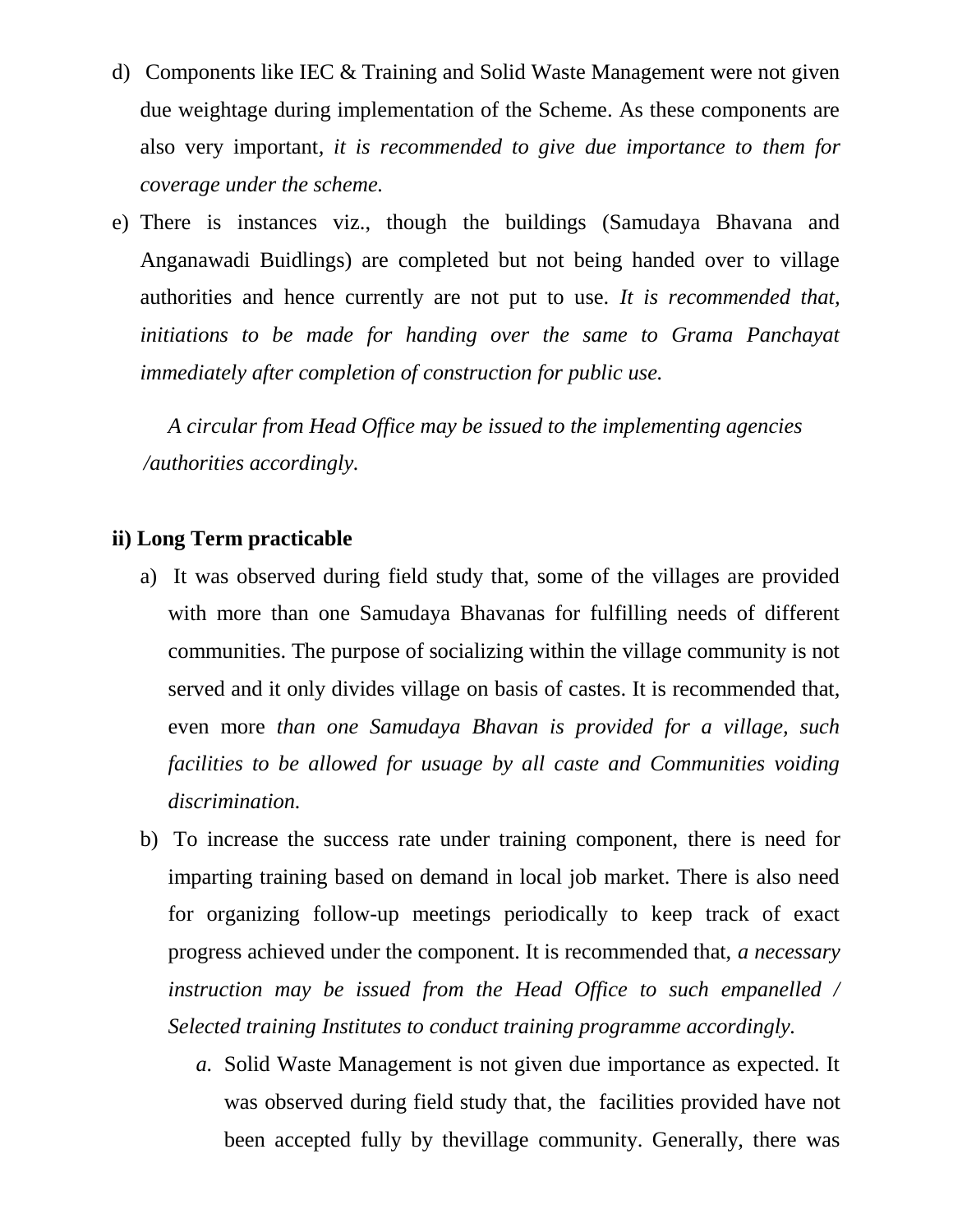mismatch between what is provided and what is required. In certain villages, it was observed that, even though trolleys,baskets are provided, however the same have been not utilized due to lack of manpower. In such cases, it was opined that, alternatively provisions may be made for manure pits for dumping solid waste on their own. *It is recommended that, at the planning level the requirementsof the villagers under SWM may be discussed and same may be considered and provisions for such facilities shallbe included in the forth coming programmes.*

c) On analysis of component-wise data provided by respective ZPs, it was observed that, there is mismatch between permissible fund allocations when compared to funds utilization at field level. *It is recommended that, mid course evaluation or concurrent evaluation by the Department may be initiated to monitor the project in terms of physical and financials as per guidelines*.

*A uniform format may be evolved for reporting the progress of the components (indicating both physical and financial targets and accordingly the progress achieved) by local level implementing agencies to RDPR department on a periodical basis. This will help to establish a quick and systematic monitoring mechanism at Head Office level.*

## **iii) Recommendations requiring change in Policy**

1) It is recommended that, if required, a Third Party Inspection for certification of project implementation need to be emphasized. This will enable proper monitoring and utilization of allocated funds for a particular component ensuring judicial utilization of the funds as per the estimated quantities. This will further enable ascertaining quality and quantity as stipulated for the project.